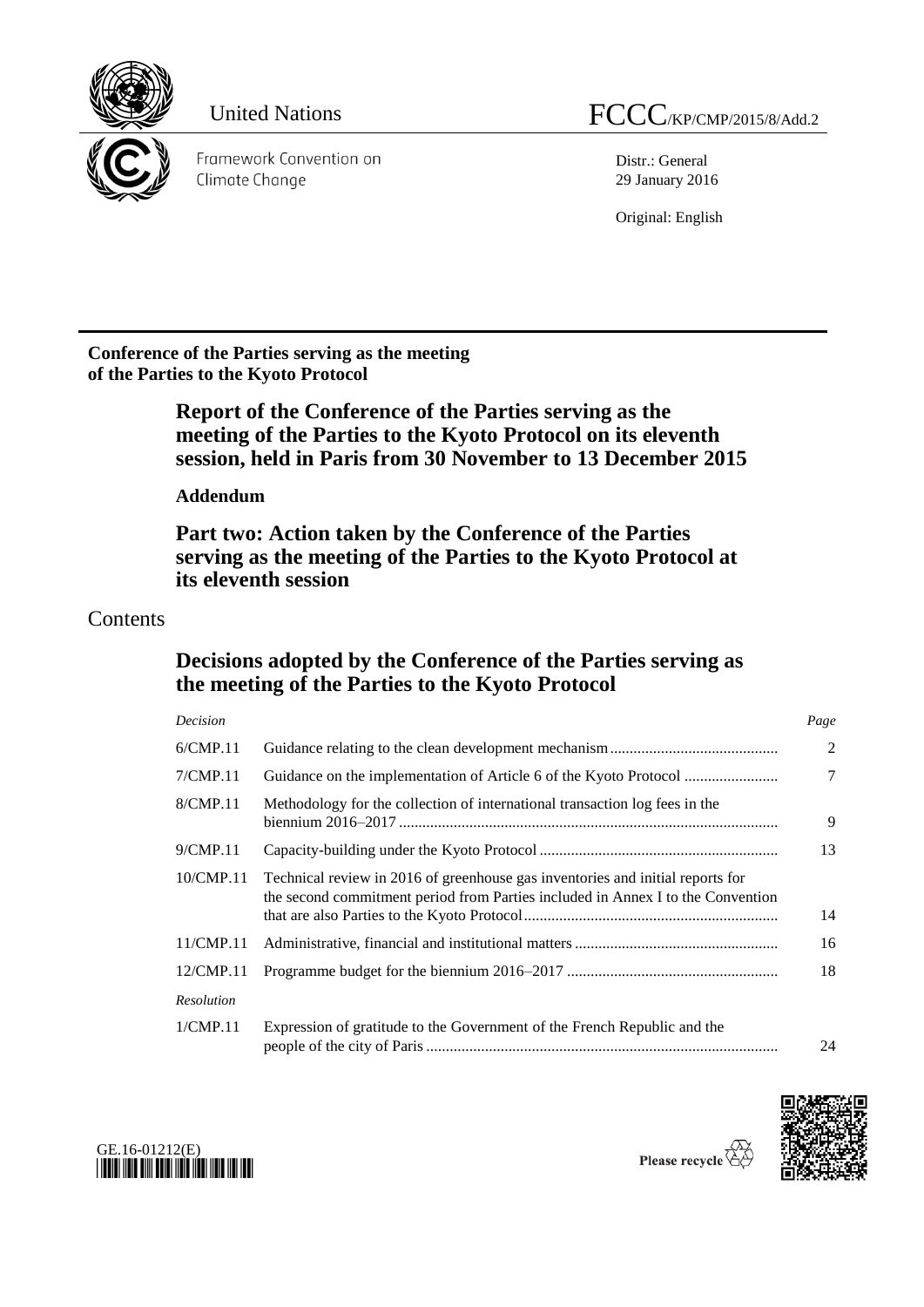## **Decision 6/CMP.11**

#### **Guidance relating to the clean development mechanism**

*The Conference of the Parties serving as the meeting of the Parties to the Kyoto Protocol*,

*Recalling* the provisions of Articles 3 and 12 of the Kyoto Protocol and decision 1/CMP.6,

*Cognizant* of decision 3/CMP.1 and subsequent guidance provided by the Conference of the Parties serving as the meeting of the Parties to the Kyoto Protocol relating to the clean development mechanism,

#### **I. General**

1. *Welcomes* the report for 2014–2015 of the Executive Board of the clean development mechanism (hereinafter referred to as the Executive Board);<sup>1</sup>

2. *Commends* the Executive Board for the substantial work undertaken over the past year;

3. *Expresses satisfaction* with the progress of the clean development mechanism of the Kyoto Protocol, which to date has been responsible for:<sup>2</sup>

(a) Over 7,600 project activities being registered in over 95 countries;

(b) Over 1,900 component project activities being included in over 280 programmes of activities registered in over 75 countries;

(c) Over 1.6 billion certified emission reductions being issued and over USD 300 billion being invested;

(d) Over 5.7 million certified emission reductions voluntarily cancelled;

(e) Over 32 million certified emission reductions being transferred through the share of proceeds to the Adaptation Fund;

(f) Over USD 190 million of revenue for the Adaptation Fund from the sale of certified emission reductions;

(g) Seventy-three loans under the clean development mechanism loan scheme being approved and over USD 6 million of total commitment;

Twenty-nine sustainable development co-benefit description reports being published using the voluntary sustainable development tool;

4. *Welcomes* the launch of the online platform for voluntary cancellation of certified emission reductions;<sup>3</sup>

5. *Requests* the Executive Board and the secretariat to facilitate access to the section concerning sustainable development in the project and programme design documents of the project activities and programmes of activities on the online platform for voluntary cancellation of certified emission reductions referred to in paragraph 4 above;

<sup>1</sup> FCCC/KP/CMP/2015/5.

<sup>&</sup>lt;sup>2</sup> See document FCCC/KP/CMP/2015/5 and the UNFCCC CDM website at <http://cdm.unfccc.int/>.

<sup>&</sup>lt;sup>3</sup> <https://offset.climateneutralnow.org/>.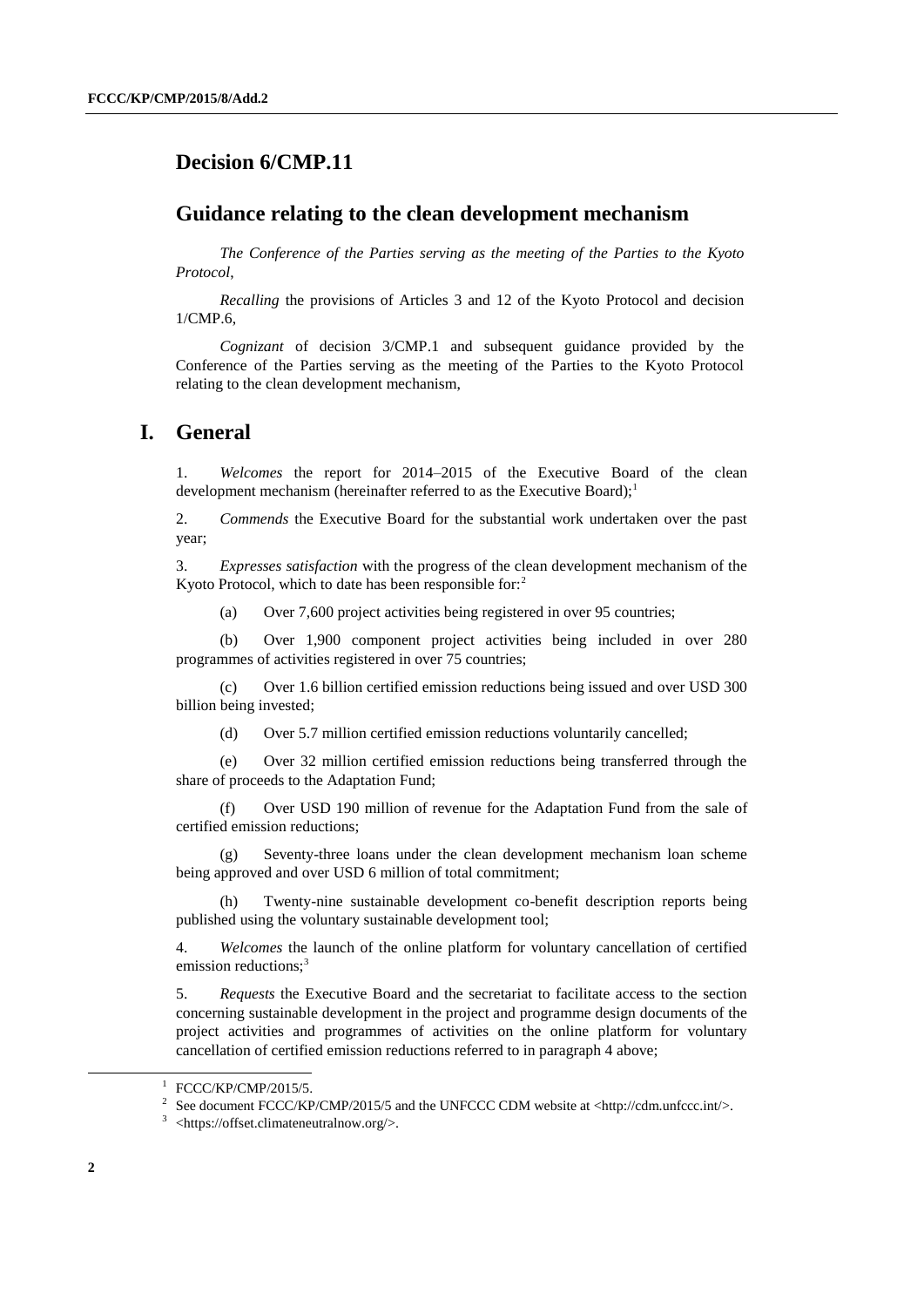6. *Encourages* the Executive Board to continue the simplification process of the clean development mechanism with the aim of further simplifying and streamlining the project cycle, the registration and verification process, the development and approval of standardized baselines, the methodological standards and procedures, and the accreditation procedure;

7. *Also encourages* the Executive Board to continue exploring options for using the clean development mechanism as a tool for other uses and report back to the Conference of the Parties serving as the meeting of the Parties to the Kyoto Protocol at its twelfth session (November 2016);

8. *Further encourages* the Executive Board to explore the opportunities for the financing of the clean development mechanism through international climate financing institutions, such as the Green Climate Fund, and report back to the Conference of the Parties serving as the meeting of the Parties to the Kyoto Protocol at its twelfth session;

9. *Invites* the Executive Board, as part of the implementation of paragraph 8 above, to consider hosting an in-session workshop at the forty-fourth sessions of the subsidiary bodies (May 2016), taking into account paragraph 28 below;

#### **II. Accreditation**

10. *Designates* as operational entities those entities that have been accredited, and provisionally designated, as operational entities by the Executive Board to carry out the sector-specific validation functions and/or sector-specific verification functions described in the annex;

11. *Requests* the Executive Board to analyse the need for measures to ensure the continued participation of designated operational entities in the clean development mechanism, in particular in the regions underrepresented in the clean development mechanism, taking into account paragraph 28 below;

## **III. Baseline and monitoring methodologies**

12. *Decides* to allow the submission of a request for the revision of a baseline and monitoring methodology without a draft project or programme design document in cases where the Executive Board considers that the assessment of such a request can be conducted without the project-specific information;

13. *Requests* the Executive Board to implement paragraph 12 above by revising the relevant regulations;

14. *Encourages* the Executive Board to continue the development of digitized project and programme design document forms for clean development mechanism project activities and programmes of activities;

15. *Requests* the Executive Board to develop more cost-effective and contextappropriate approaches for monitoring, reporting and verification with a focus on project activities involving households and communities, addressing, inter alia:

- (a) Procedures to manage data gaps;
- (b) Regionally appropriate calibration requirements;
- (c) The use of sectoral and nationally collected data where appropriate;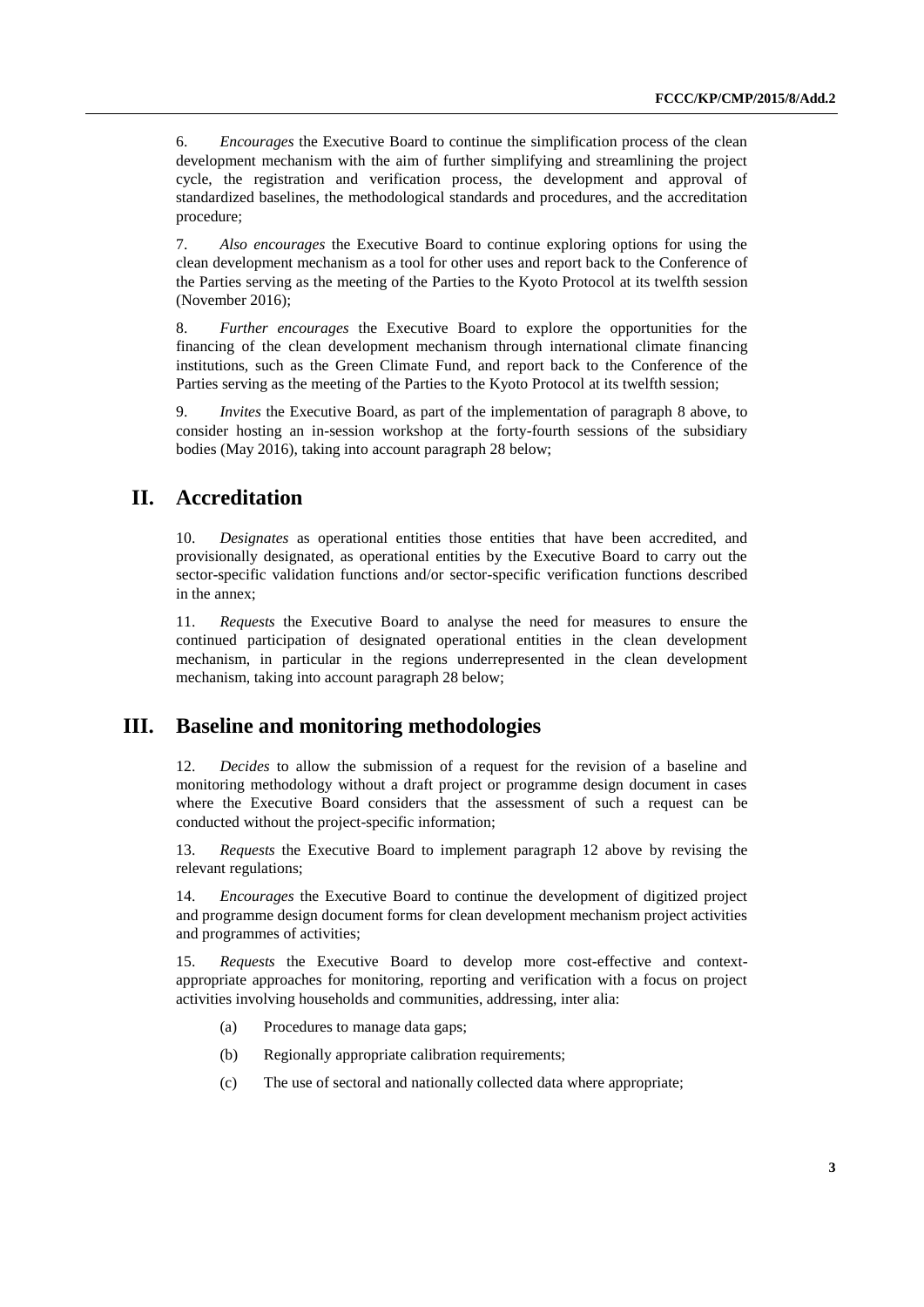16. *Encourages* the Executive Board to continue its work related to the "Application of E-policy in investment analysis for additionality demonstration and selection of baseline scenario",<sup>4</sup> and to report back to the Conference of the Parties serving as the meeting of the Parties to the Kyoto Protocol at its twelfth session;

17. *Also encourages* the Executive Board to continue assessing methodologies in order to ensure environmental integrity and additionality;

## **IV. Registration of project activities and programmes and issuance of certified emission reductions**

18. *Requests* the Executive Board to develop stand-alone programme of activities guidance, consisting, inter alia, of a "clean development mechanism programme of activities standard", a "clean development mechanism programme of activities validation and verification standard" and a "clean development mechanism programme of activities cycle procedure";

19. *Reiterates* its request to the Executive Board, as contained in decision 4/CMP.10, to consider allowing, as an option, a simplified inclusion process for activities that satisfy microscale thresholds and are considered automatically additional; this option shall allow for inclusion on the basis of a pre-approved standardized inclusion template of component project activities carried out directly by the coordinating/managing entity without prior validation through a designated operational entity;

20. *Requests* the Executive Board to consider developing a standardized registration template using objective criteria for activities that qualify as automatically additional;

21. *Encourages* the Executive Board to continue its efforts in communicating the sustainable development co-benefits of clean development mechanism project activities and programmes of activities to the public;

22. *Also encourages* the Executive Board to improve the user-friendliness of the existing sustainable development co-benefits tool;

23. *Requests* designated operational entities to confirm that requests for issuance of emission reductions are submitted only to the Executive Board;

24. *Also requests* the Executive Board to examine how the information specified in paragraph 12 of appendix D to decision 3/CMP.1 can be best made publicly available, and the implications thereof, and report back on this matter to the Conference of the Parties serving as the meeting of the Parties to the Kyoto Protocol at its twelfth session;

## **V. Regional and subregional distribution**

25. *Welcomes* the progress made in establishing and operating the regional collaboration centres to promote the clean development mechanism in regions underrepresented in the mechanism and to support stakeholders at the regional and national levels;

26. *Requests* the Executive Board to expand, taking into account paragraph 28 below, the scope and scale of regional collaboration centres' assistance activities in developing countries by exploring the emerging technical and methodological areas in the context of the clean development mechanism where specific assistance is identified as needed by the countries underrepresented in the mechanism;

 $\overline{a}$ 

 $4$  See annex 13 to the annotated agenda of the 79<sup>th</sup> meeting of the Executive Board. Available at <http://cdm.unfccc.int/EB/index.html>.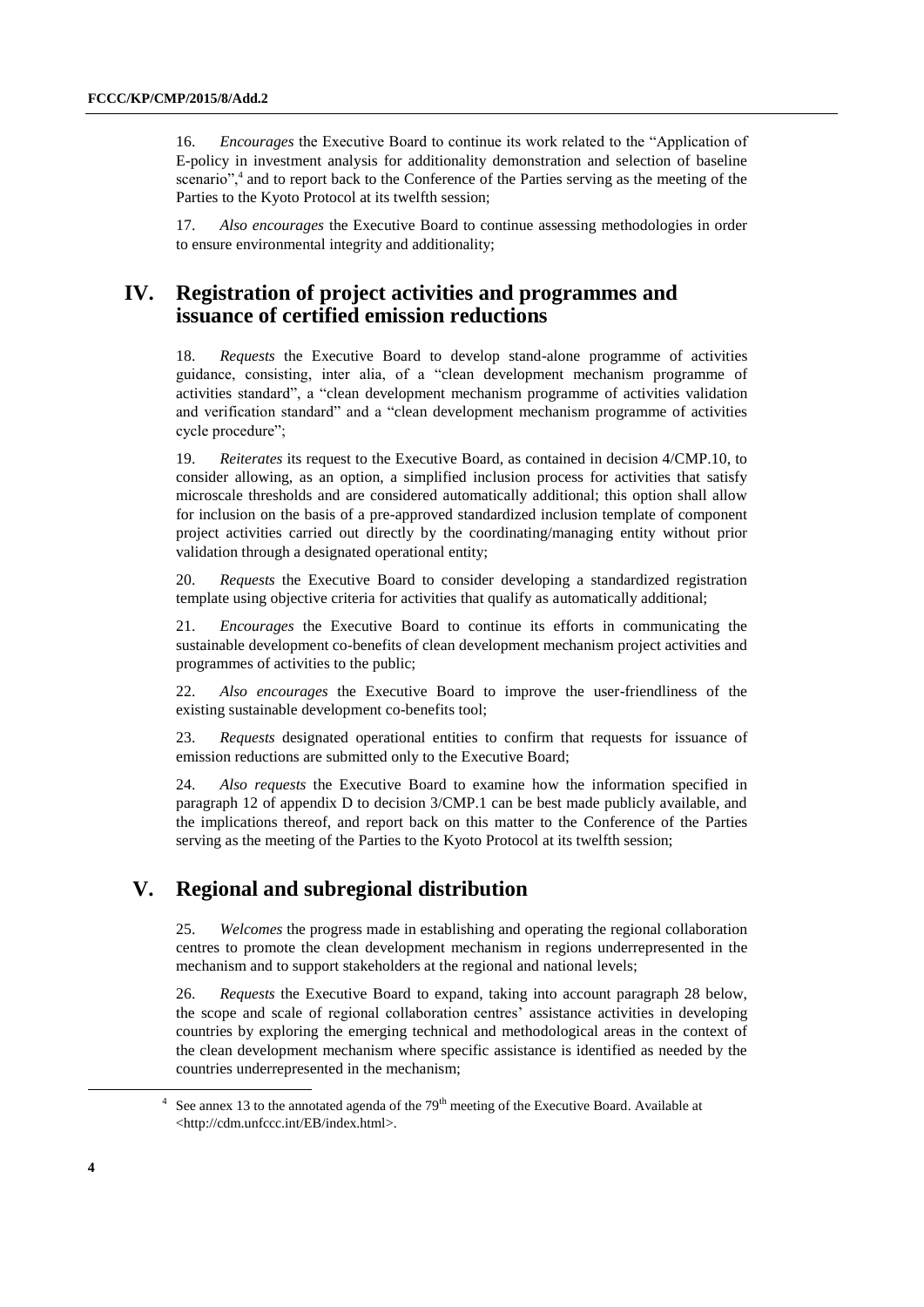# **VI. Resources for work on the clean development mechanism**

27. *Expresses* its appreciation to the secretariat for having ensured the prudent management of its resources and deep gratitude to the staff that have left the secretariat for their enormous contribution to the clean development mechanism;

28. *Requests* the Executive Board to ensure the transparent and prudent management of the resources of the clean development mechanism, including the spending for those serving on the Executive Board.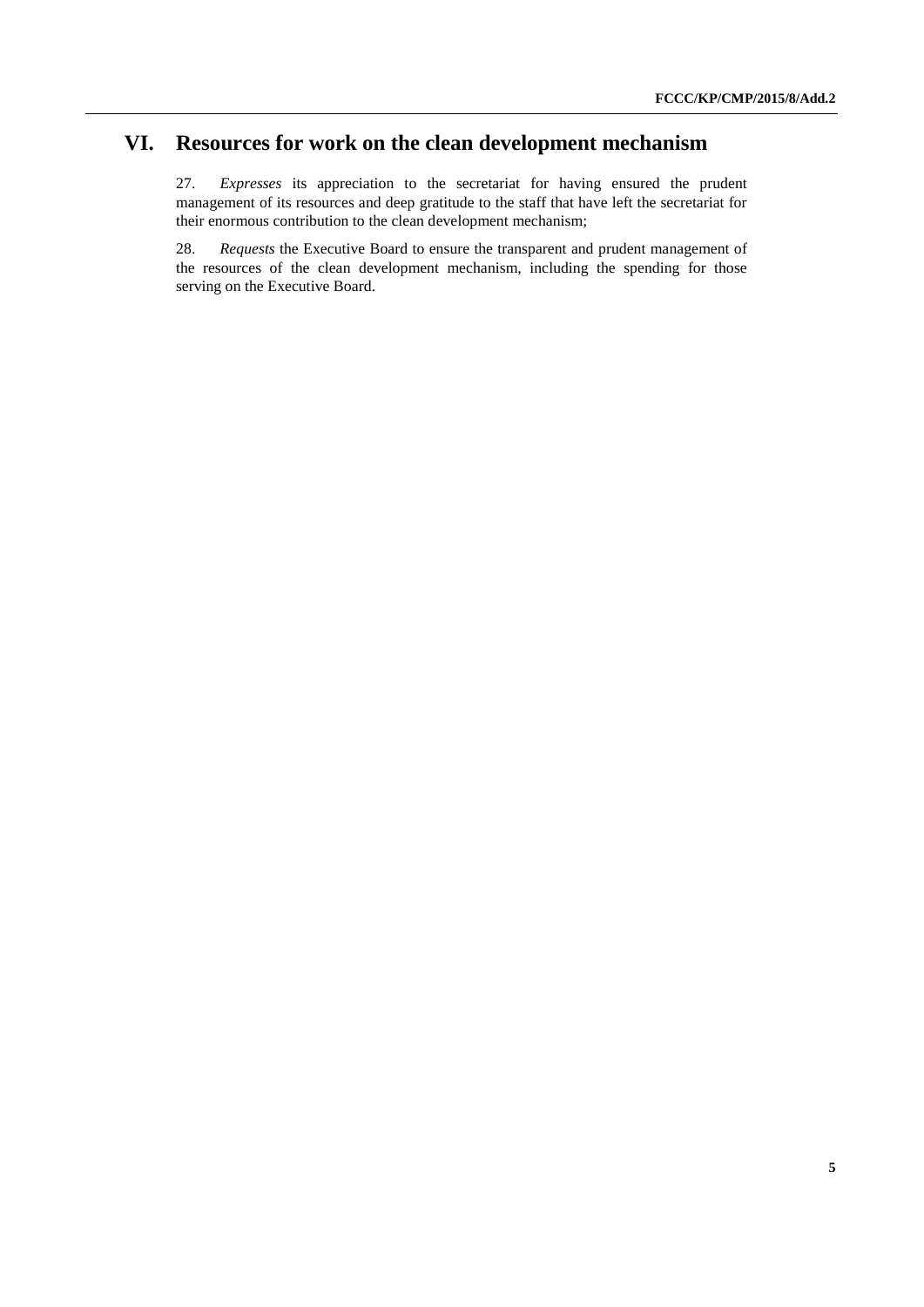## **Annex**

[English only]

#### **Designation of operational entities by the Conference of the Parties serving as the meeting of the Parties to the Kyoto Protocol at its eleventh session**

| Name of entity <sup>a</sup>                                                                 | Designated sectoral scopes<br>(validation and verification) |
|---------------------------------------------------------------------------------------------|-------------------------------------------------------------|
| Carbon Check (India) Private Ltd. (Carbon Check)<br>(formerly Carbon Check (Pty) Ltd.) $^b$ | $1-5$ , $8-10$ , 13 and 14                                  |
| China Building Material Test and Certification Group Co. Ltd. $(TTC)^c$                     | $1-4, 6, 9, 10$ and 13                                      |
| China Certification Center Inc. $(CCCI)^c$                                                  | $1 - 15$                                                    |
| China Classification Society Certification Company $(CCSC)^d$                               | $1 - 10$ and 13                                             |
| GHD Limited (GHD) (formerly Conestoga Rovers & Associates Limited) $b$                      | $1, 4, 5, 8-10, 12$ and 13                                  |
| Hong Kong Quality Assurance Agency (HKQAA) <sup>d</sup>                                     | $\mathbf{1}$                                                |
| KBS Certification Services Pvt. Ltd. $(KBS)^d$                                              | 1, 3–5, 7, 9, 10, 12, 13 and 15                             |

<sup>a</sup> This table does not include entities for which accreditation has been withdrawn for some or all sectoral scopes.

 *Transfer of accreditation from another legal entity.* 

 $c$ Initial accreditation granted for five years.

<sup>*d*</sup> Reaccreditation granted for five years.

*8 th plenary meeting 10 December 2015*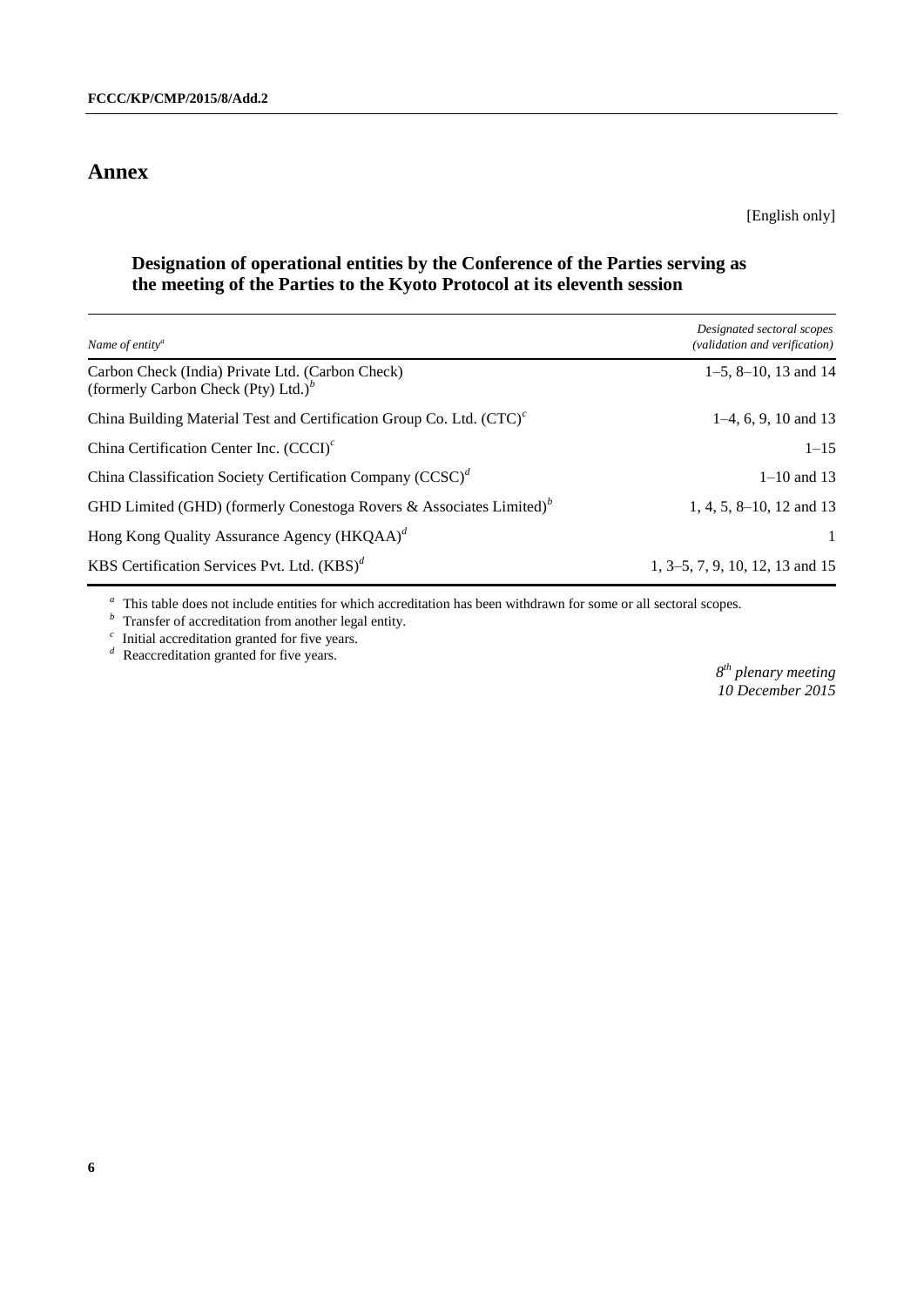## **Decision 7/CMP.11**

#### **Guidance on the implementation of Article 6 of the Kyoto Protocol**

*The Conference of the Parties serving as the meeting of the Parties to the Kyoto Protocol*,

*Recalling* the provisions of Articles 3 and 6 of the Kyoto Protocol and decision 1/CMP.6,

*Cognizant* of decision 9/CMP.1 and subsequent guidance provided by the Conference of the Parties serving as the meeting of the Parties to the Kyoto Protocol relating to joint implementation,

1. *Takes note* of the achievements of joint implementation in the period 2006–2015, accounting for 548 Track 1 projects,  $152$  Track 2 projects<sup>2</sup> and over 871 million emission reduction units issued for emission reductions;

2. *Takes note with appreciation* of the report of the Joint Implementation Supervisory Committee for  $2014-2015^3$  and the status of work undertaken during its current term, in particular:

(a) The elaboration of further recommendations on the review of the joint implementation guidelines submitted to the Subsidiary Body for Implementation at its forty-second session;<sup>4</sup>

(b) The decision of the Joint Implementation Supervisory Committee to allow designated operational entities accredited under the accreditation rules of the clean development mechanism to act voluntarily as accredited independent entities under joint implementation while taking measures to safeguard environmental integrity;<sup>5</sup>

3. *Reiterates* its concern regarding the difficult market situation currently faced by participants in joint implementation, with projects declining to a point where the mechanism is practically non-existent;

4. *Requests* the Joint Implementation Supervisory Committee to submit recommendations for consideration by the Subsidiary Body for Implementation at its fortyfourth session (May 2016) on actions that would be necessary to implement the draft joint implementation modalities and procedures,<sup>6</sup> including changes to:

(a) The rules of procedure of the Joint Implementation Supervisory Committee as adopted by decision 3/CMP.5;

(b) Provisions under other decisions of the Conference of the Parties serving as the meeting of the Parties to the Kyoto Protocol relating to joint implementation;

 $\overline{a}$ 

<sup>&</sup>lt;sup>1</sup> Decision 9/CMP.1, annex, paragraph 23.

 $2\degree$  The verification procedure under the Joint Implementation Supervisory Committee, defined in decision 9/CMP.1, annex, paragraphs 30–45.

<sup>3</sup> FCCC/KP/CMP/2015/4.

<sup>4</sup> FCCC/SBI/2015/5.

<sup>&</sup>lt;sup>5</sup> Report on the  $37<sup>th</sup>$  meeting of the Joint Implementation Supervisory Committee, paragraph 15. Available at <http://ji.unfccc.int/Sup\_Committee/Meetings/index.html>.

<sup>6</sup> FCCC/SBI/2015/L.30.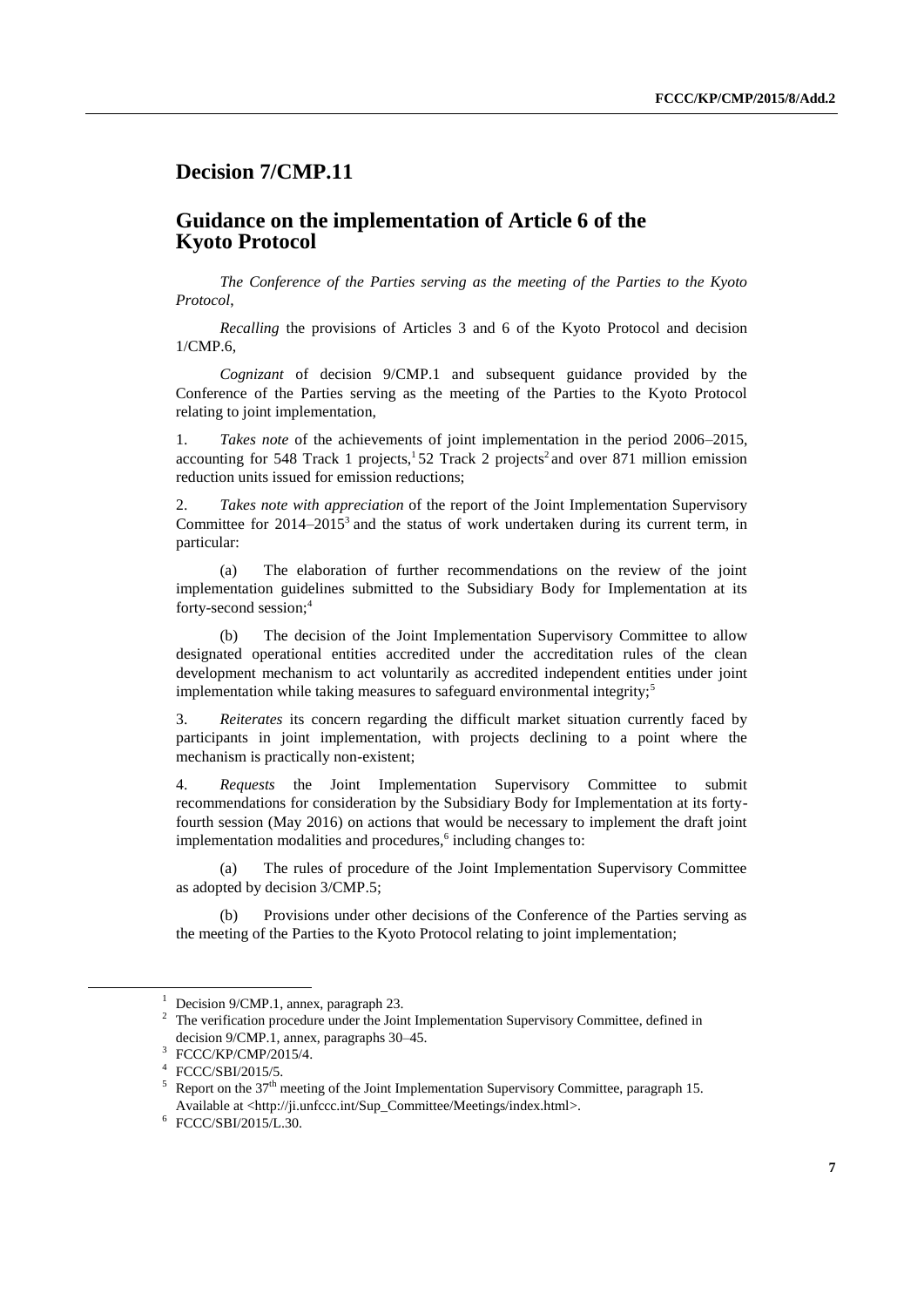5. *Also requests* the Joint Implementation Supervisory Committee to submit recommendations for consideration by the Subsidiary Body for Implementation at its fortyfourth session in the context of the review of the joint implementation guidelines, inter alia, on options to address:

- (a) Concerns raised by stakeholders;
- (b) Validation by an accredited independent entity of post-registration changes;

6. *Invites* Parties and admitted observer organizations to submit, by 31 March 2016, their views on experiences and lessons learned from joint implementation for the possible design of mitigation mechanisms and on links and interactions with other tools:<sup>7</sup>

7. *Requests* the Joint Implementation Supervisory Committee to reflect on synergies between joint implementation and other mitigation mechanisms to ensure the cost-efficient use of resources, the coherence of mitigation instruments and the avoidance of double counting, in particular regarding infrastructure and technical arrangements, tools, governance structures and processes;

8. *Also requests* the Joint Implementation Supervisory Committee to prepare an analysis of the experiences and lessons learned referred to in paragraph 6 above, taking into account the submissions referred to in the same paragraph and any other relevant materials, and to forward recommendations and the reflections of the Joint Implementation Supervisory Committee mentioned in paragraph 7 above for consideration by the Conference of the Parties serving as the meeting of the Parties to the Kyoto Protocol at its twelfth session (November 2016);

9. *Commends* the Joint Implementation Supervisory Committee and the secretariat for their prudent management of resources;

10. *Reiterates* its request to the Joint Implementation Supervisory Committee to ensure sufficient infrastructure and capacity for the mechanism's use by Parties for as long as needed, and to keep the joint implementation management plan under review, making necessary adjustments to ensure the efficient, cost-effective and transparent functioning of joint implementation.

> *8 th plenary meeting 10 December 2015*

<sup>7</sup> Parties should submit their views via the submissions portal at <http://www.unfccc.int/5900>. Admitted observer organizations should e-mail their submissions to <secretariat@unfccc.int>.

 $\overline{a}$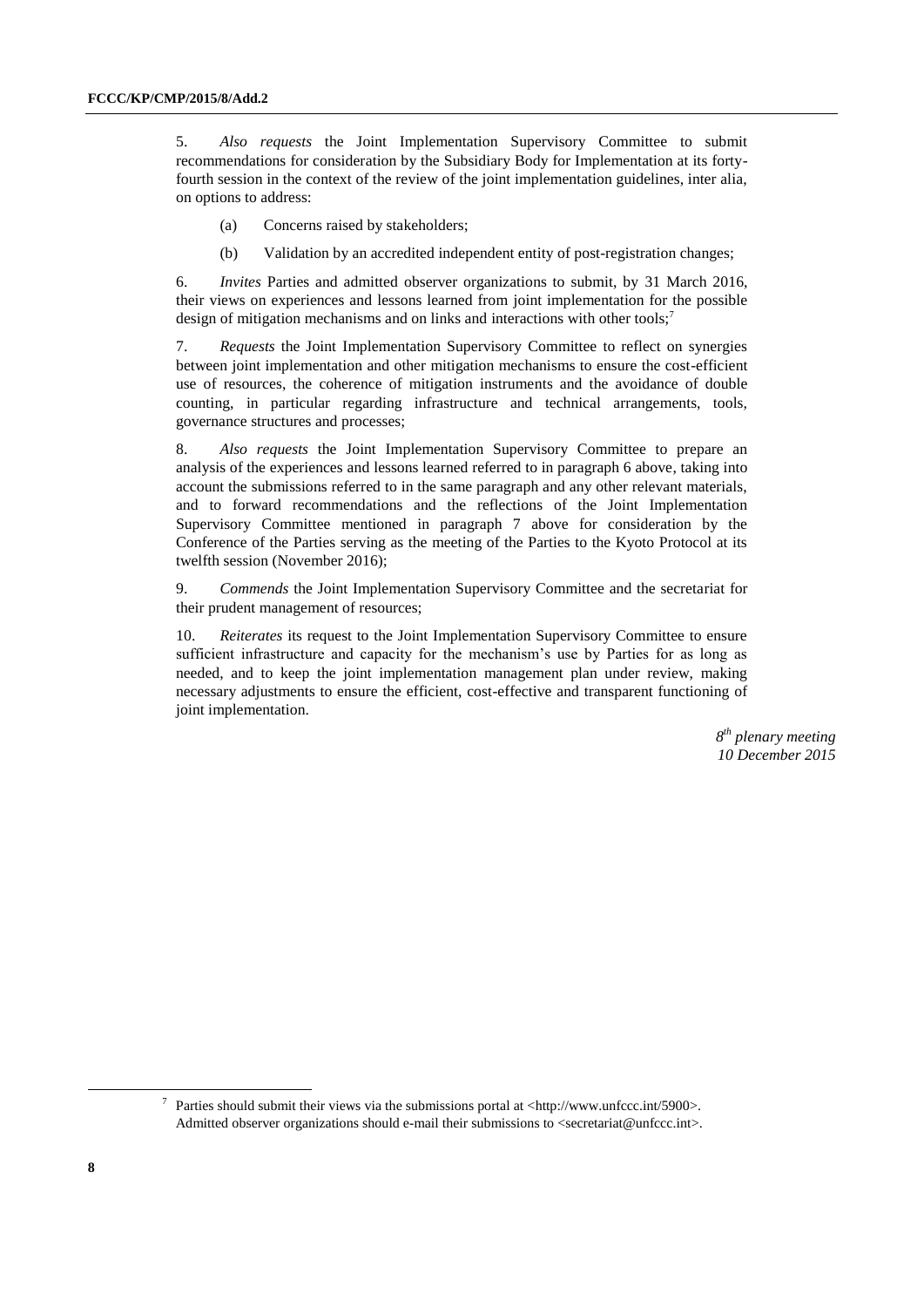## **Decision 8/CMP.11**

## **Methodology for the collection of international transaction log fees in the biennium 2016–2017**

*The Conference of the Parties serving as the meeting of the Parties to the Kyoto Protocol*,

*Recalling* Article 13, paragraph 5, of the Kyoto Protocol,

*Also recalling* decisions 11/CMP.3, 10/CMP.5, 9/CMP.6 and 8/CMP.8,

*Recognizing* the importance of sufficient and stable funding for the international transaction log,

1. *Adopts* the scale of fees for the international transaction log for the biennium 2016– 2017 contained in the annex;

2. *Decides* that fees for the international transaction log paid by a Party for the biennium 2016–2017 shall be calculated by multiplying the scale of fees for that Party, as contained in the annex, by the budget for the international transaction log for the biennium 2016–2017, with the fees for the first year of the biennium being equal to the fees for the second year of the biennium;

3. *Requests* the Executive Secretary to notify Parties connected to the international transaction log in the biennium 2016–2017 of the annual fees, calculated in accordance with paragraph 2 above, as early as possible and at least four months in advance of the relevant calendar year, where possible;

4. *Decides* that, if a Party connects to the international transaction log for the first time or reconnects to it following disconnection during the biennium 2016–2017, the scale of fees for that Party shall be that contained in the annex, or, for Parties not listed in the table contained in the annex, shall be made equal to 130 per cent of their Kyoto Protocol adjusted scale for the relevant biennium;

5. *Also decides* that fees paid by a Party that connects to the international transaction log for the first time shall be deducted from the resource requirement for activities relating to the international transaction log in the next biennium;

6. *Further decides* that fees paid by a Party that connects to the international transaction log for the first time or, following disconnection, reconnects to it during the biennium 2016–2017, shall be proportioned for the period between the date of connection or reconnection of its registry and the end of the biennium, except for the period for which the fees were already paid;

7. *Decides* that, where a Party disconnects during the biennium 2016–2017, the Party shall cover the fees for the full year in which the disconnection took place, and that, if the disconnection takes place in the first year of the biennium and the Party does not reconnect in the second year of the biennium, fees for the second year of the biennium shall not apply;

8. *Authorizes* the international transaction log administrator to disconnect the registry of a Party from the international transaction log in the event of the non-payment of its fees by that Party, provided that such disconnection shall not be effected earlier than four months after the beginning of the relevant calendar year, at least two reminders have already been given to the Party and consultations have taken place with the Party concerned prior to the final reminder;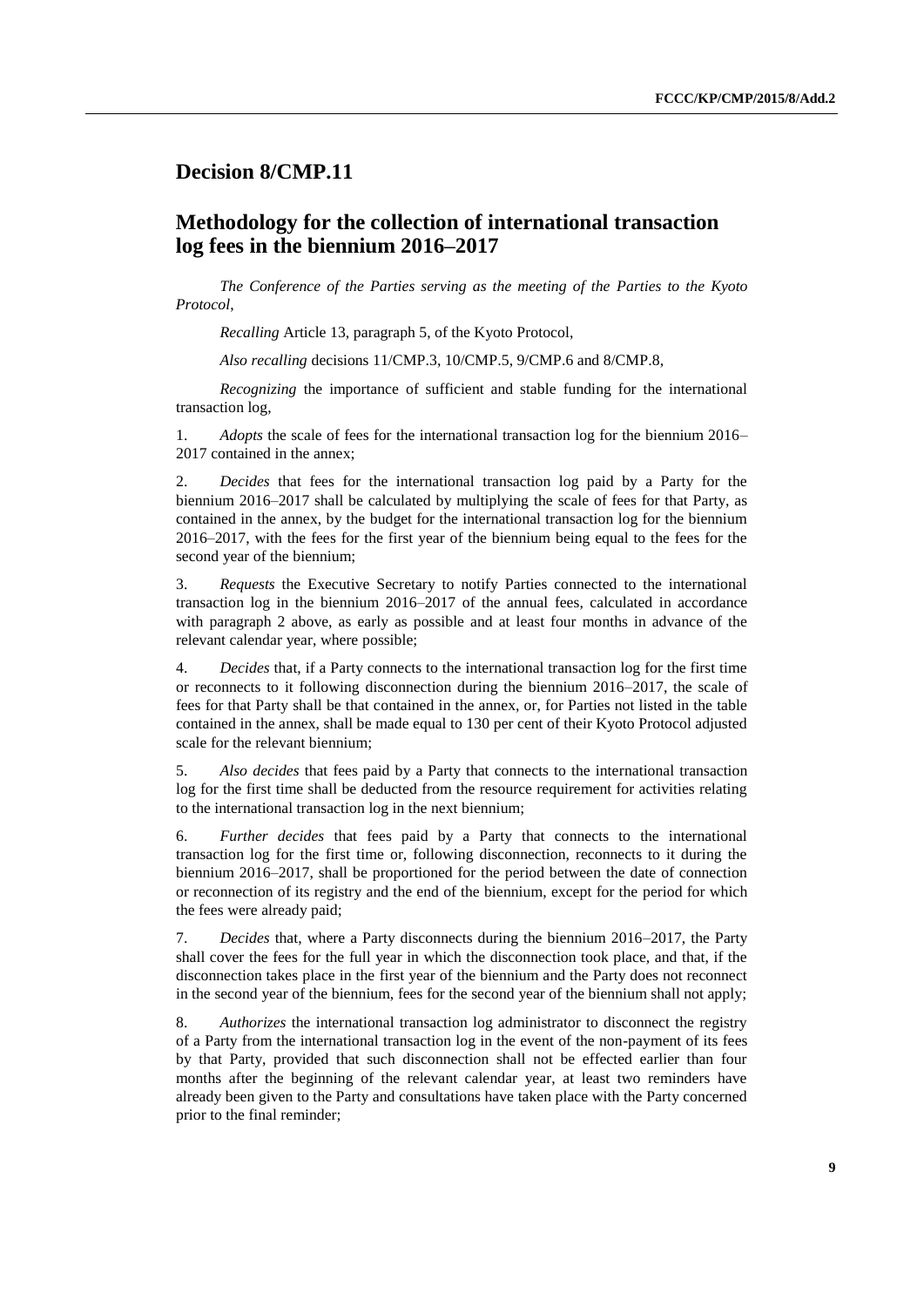9. *Also authorizes* the Executive Secretary to draw up funds from unspent balances (carry-over) of the Trust Fund for the International Transaction Log from previous financial periods to cover the potential shortfall in fees due to the disconnection of Parties during the biennium 2016–2017;

10. *Requests* the international transaction log administrator to provide, in its annual reports for 2016 and 2017, information on transactions of Kyoto Protocol units;

11. *Also requests* the international transaction log administrator to publish, in its annual reports, a table listing the scale and the level of fees and the status of payments for all Parties connected to the international transaction log.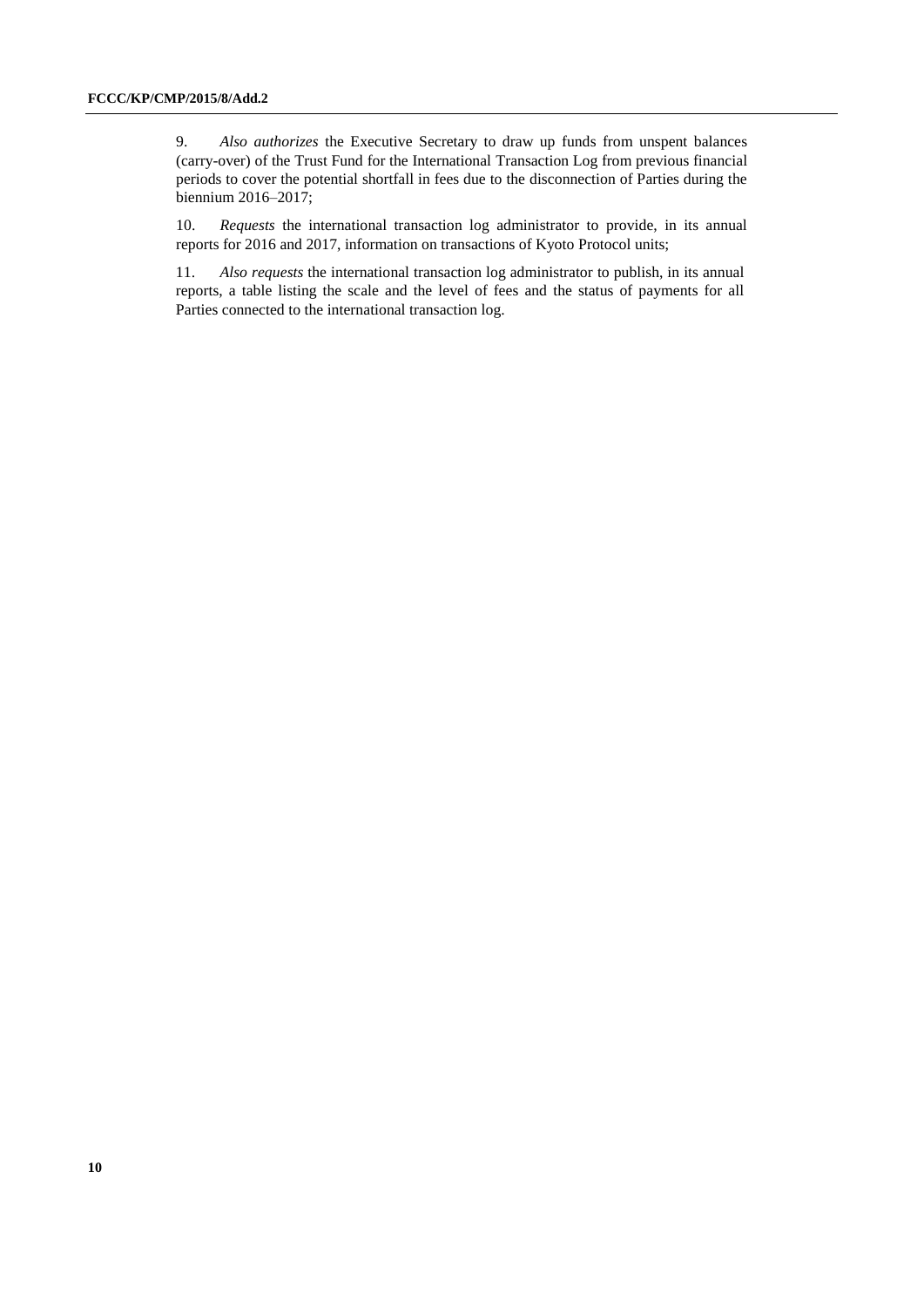## **Annex**

[English only]

| Party                   | Scale of fees<br>(per cent) |
|-------------------------|-----------------------------|
| Australia               | 2.841                       |
| Austria                 | 1.588                       |
| Belarus <sup>a</sup>    | 0.073                       |
| Belgium                 | 1.973                       |
| Bulgaria                | 0.036                       |
| Croatia                 | 0.079                       |
| $Cyprus^a$              | 0.061                       |
| Czech Republic          | 0.503                       |
| Denmark                 | 1.323                       |
| Estonia                 | 0.028                       |
| European Union          | 2.685                       |
| Finland                 | 1.009                       |
| France                  | 10.667                      |
|                         | 15.350                      |
| Germany<br>Greece       | 1.065                       |
|                         | 0.437                       |
| Hungary<br>Iceland      | 0.737                       |
|                         |                             |
| Ireland                 | 0.797                       |
| Italy                   | 9.090                       |
| Japan                   | 14.939                      |
| Kazakhstan <sup>a</sup> | 0.157                       |
| Latvia                  | 0.032                       |
| Liechtenstein           | 0.188                       |
| Lithuania               | 0.055                       |
| Luxembourg              | 0.153                       |
| Malta <sup>a</sup>      | 0.021                       |
| Monaco                  | 0.181                       |
| Netherlands             | 3.352                       |
| New Zealand             | 0.961                       |
| Norway                  | 2.319                       |
| Poland                  | 0.896                       |
| Portugal                | 0.943                       |
| Romania                 | 0.125                       |
| Russian Federation      | 2.743                       |
| Slovakia                | 0.113                       |
| Slovenia                | 0.171                       |
| Spain                   | 5.311                       |
| Sweden                  | 1.917                       |
| Switzerland             | 2.760                       |
| Ukraine                 | 0.745                       |

## **Scale of fees for the international transaction log for the biennium 2016–2017**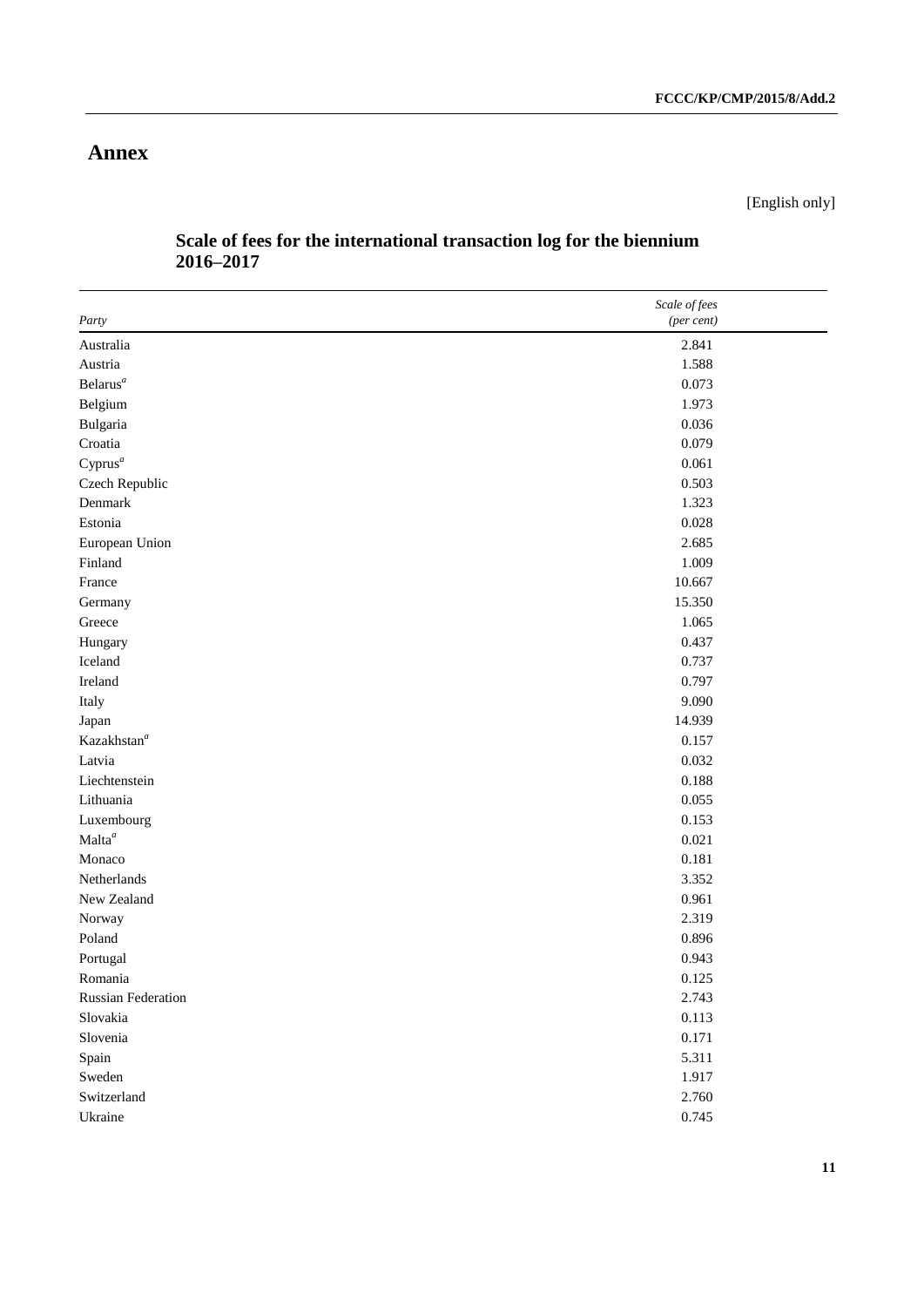|                                                                 | Scale of fees<br>(per cent) |  |
|-----------------------------------------------------------------|-----------------------------|--|
| Party                                                           |                             |  |
| United Kingdom of Great Britain                                 |                             |  |
| and Northern Ireland                                            | 11.888                      |  |
| Subtotal for Parties connected to the international transaction |                             |  |
| log                                                             | 100.000                     |  |
| Subtotal for Parties not connected to the international         |                             |  |
| transaction log                                                 | 0.312                       |  |
| Total                                                           | 100.312                     |  |

 $\,^a\,$  Parties currently not connected to the international transaction log.

*8 th plenary meeting 10 December 2015*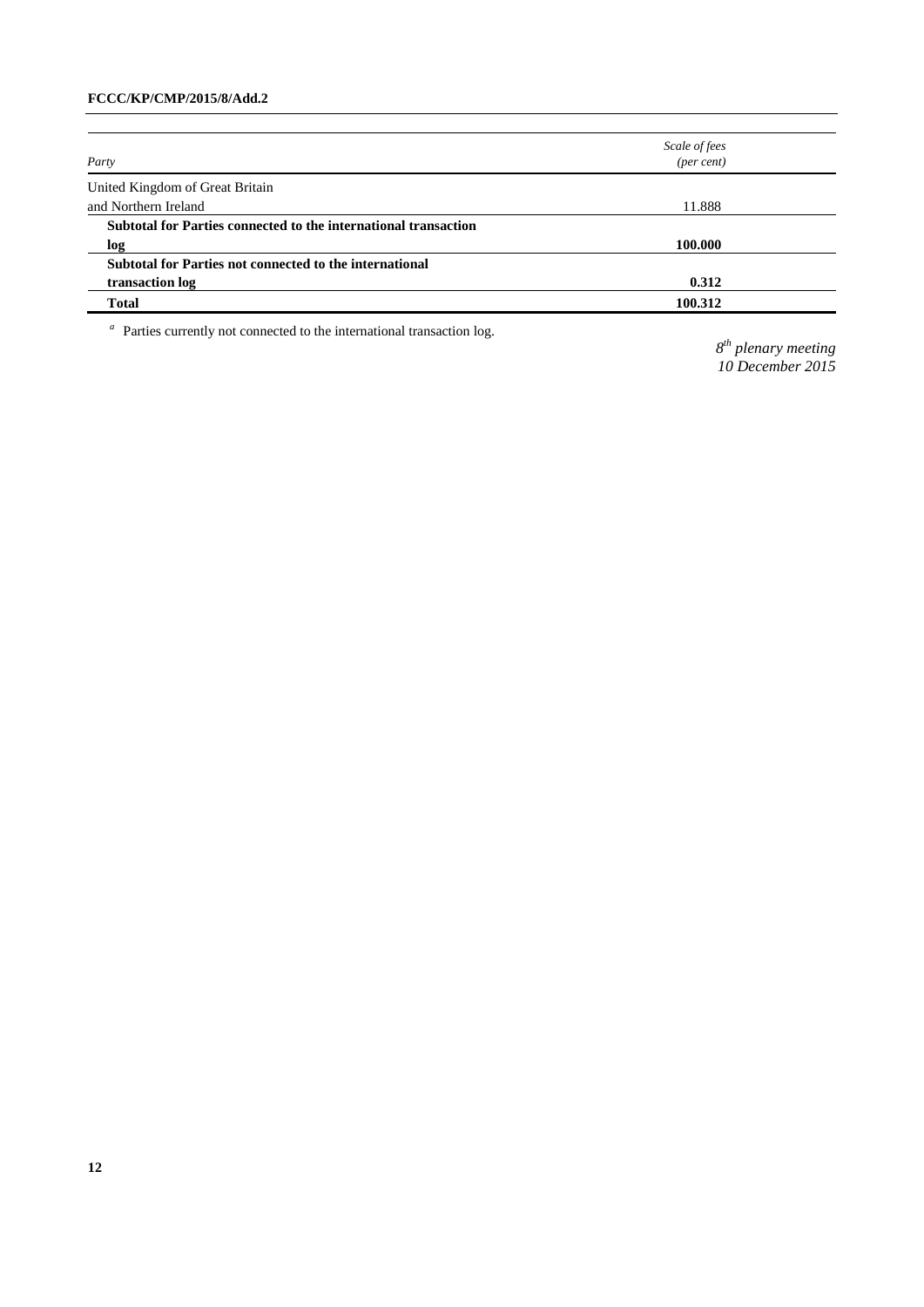## **Decision 9/CMP.11**

## **Capacity-building under the Kyoto Protocol**

*The Conference of the Parties serving as the meeting of the Parties to the Kyoto Protocol*,

*Recalling* decisions 29/CMP.1, 6/CMP.2, 6/CMP.4, 15/CMP.7, 10/CMP.8, 2/CP.7 and 2/CP.17,

1. *Requests* the Subsidiary Body for Implementation to conduct the third comprehensive review of the implementation of the framework for capacity-building in developing countries, established under decision 2/CP.7 and reaffirmed under decision 29/CMP.1, at its forty-fourth session (May 2016), on the basis of the terms of reference contained in the annex to decision 14/CP.21, with a view to recommending a draft decision for consideration and adoption by the Conference of the Parties serving as the meeting of the Parties to the Kyoto Protocol at its twelfth session (November 2016);

2. *Decides* that the 5<sup>th</sup> meeting of the Durban Forum, to be held during the forty-fourth session of the Subsidiary Body for Implementation, will explore potential ways for enhancing capacity-building by sharing information and varied experiences related to the Kyoto Protocol;

3. *Invites* Parties to submit via the submissions portal, 1 by 9 March 2016, as part of their annual submissions pursuant to decision 6/CMP.2, suggestions for additional potential topics related to the Kyoto Protocol for the 5<sup>th</sup> meeting of the Durban Forum.

> *8 th plenary meeting 10 December 2015*

 $1$  <http://www.unfccc.int/5900>.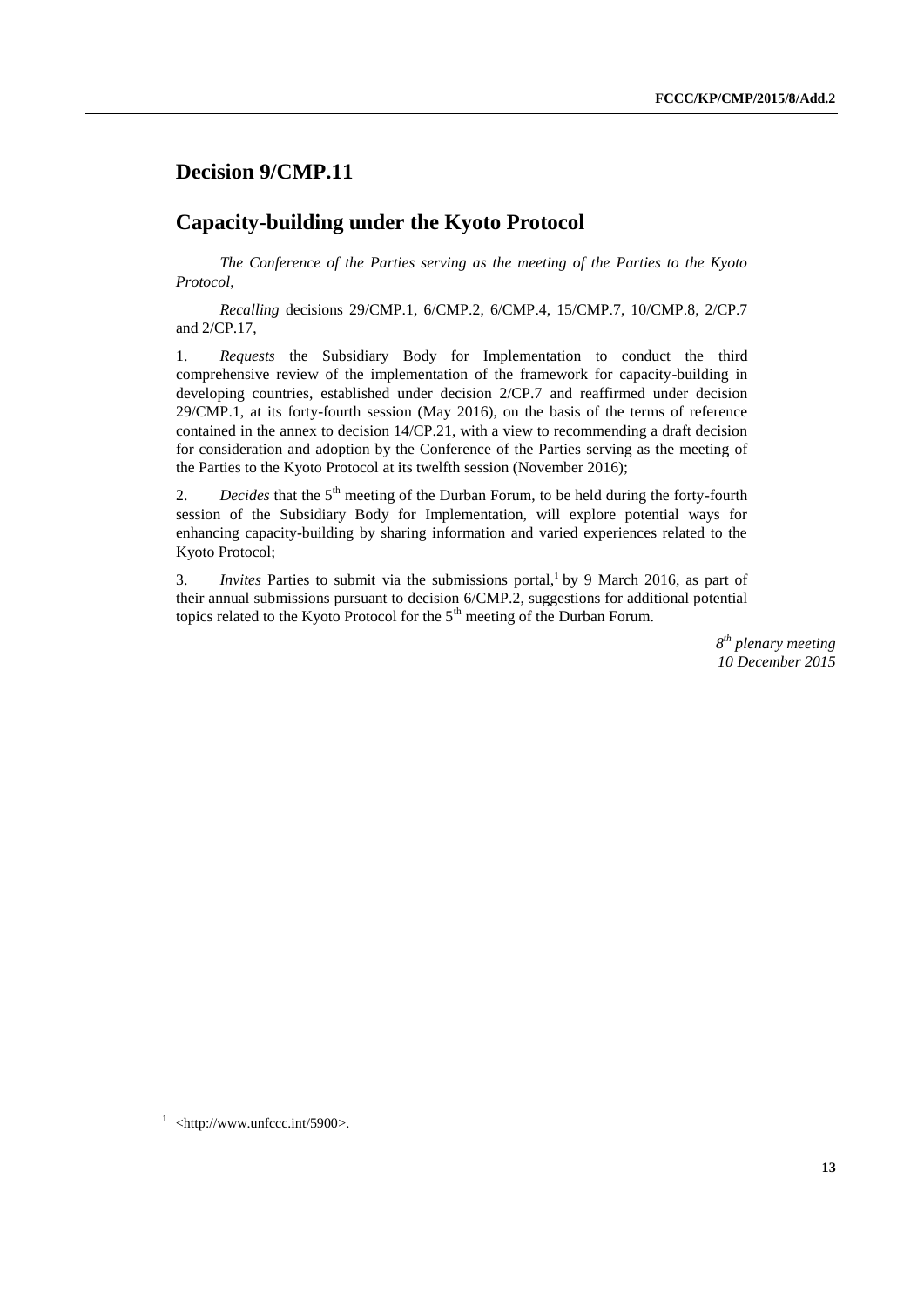### **Decision 10/CMP.11**

## **Technical review in 2016 of greenhouse gas inventories and initial reports for the second commitment period from Parties included in Annex I to the Convention that are also Parties to the Kyoto Protocol**

*The Conference of the Parties serving as the meeting of the Parties to the Kyoto Protocol*,

*Recalling* decisions 13/CMP.1, 22/CMP.1, 2/CMP.8 and 6/CMP.9,

*Emphasizing* the importance of ensuring that the Conference of the Parties serving as the meeting of the Parties to the Kyoto Protocol has adequate and reliable information on annual greenhouse gas inventories from Parties included in Annex I to the Convention that are also Parties to the Kyoto Protocol (Parties included in Annex I),

*Noting* that owing to a delay in the availability of a functioning CRF Reporter and pending the finalization of the full set of accounting, reporting and review modalities under Articles 5, 7 and 8 of the Kyoto Protocol, Parties included in Annex I were unable to submit in 2015 some of the information required under Article 7, paragraph 1, of the Kyoto Protocol, or their reports to facilitate the calculation of the assigned amount for the second commitment period pursuant to Article 3, paragraphs 7 bis, 8 and 8 bis, of the Kyoto Protocol, and to demonstrate capacity to account for emissions and the assigned amount,<sup>1</sup>

*Also noting* the revised modalities for accounting, reporting and review under Articles 5, 7 and 8 of the Kyoto Protocol for the purposes of the implementation of the second commitment period contained in decisions  $3/CMP.11<sup>2</sup>$  and  $4/CMP.11<sup>3</sup>$ 

*Expressing* the concern that additional work will be needed to ensure that all 2015 greenhouse gas inventories undergo the review process stipulated in decision 13/CP.20 and other relevant decisions, such as those relating to the review processes under the Kyoto Protocol, and that meeting the mandated timelines of the review process may be challenging because of this additional work,

1. *Requests* the secretariat to organize the review of the 2015 and 2016 greenhouse gas inventory submissions from Parties included in Annex I to the Convention that are also Parties to the Kyoto Protocol (Parties included in Annex I), including the review of the supplementary information submitted under Article 7, paragraph 1, of the Kyoto Protocol, in conjunction with each other and with the review of those inventory submissions under the Convention;

2. *Also requests* the secretariat to organize, in accordance with decisions 2/CMP.8 and  $4/CMP.11$ ,<sup>3</sup> the review of the reports to facilitate the calculation of the assigned amount for

Ukraine was the only Party in 2015 that submitted its initial report for the second commitment period (on 14 August 2015).

<sup>&</sup>lt;sup>2</sup> Decision 3/CMP.11 "Implications of the implementation of decisions 2/CMP.7 to 4/CMP.7 and 1/CMP.8 on the previous decisions on methodological issues related to the Kyoto Protocol, including those relating to Articles 5, 7 and 8 of the Kyoto Protocol, part I: implications related to accounting and reporting and other related issues".

<sup>3</sup> Decision 4/CMP.11 "Implications of the implementation of decisions 2/CMP.7 to 4/CMP.7 and 1/CMP.8 on the previous decisions on methodological issues related to the Kyoto Protocol including those relating to Articles 5, 7 and 8 of the Kyoto Protocol, part II: implications related to review and adjustments and other related issues".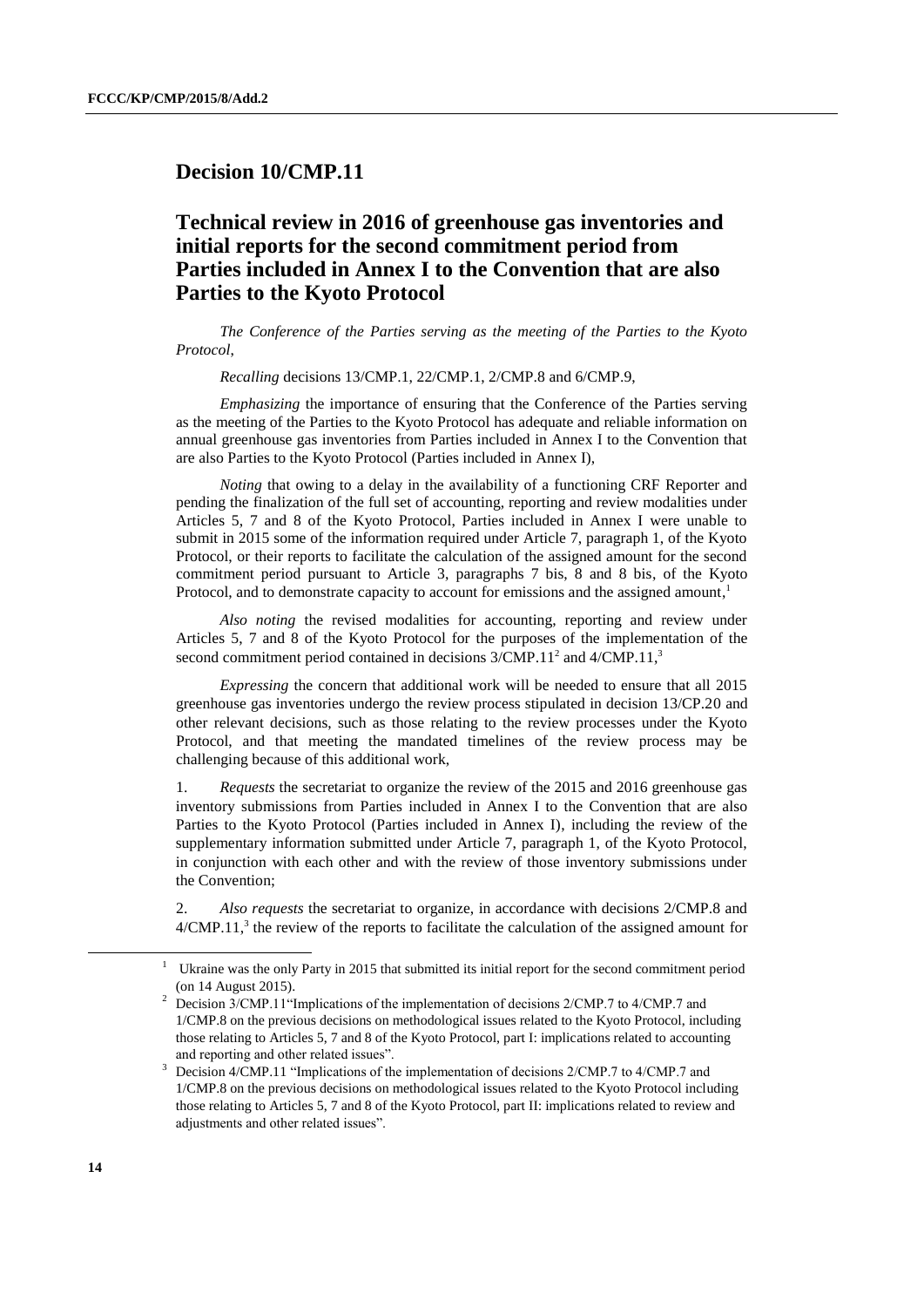the second commitment period in conjunction with the reviews referred to in paragraph 1 above, striving to complete each review no later than one year after the submission date of the report;

3. *Further requests* the secretariat to continue to make improvements to the CRF Reporter functionality, prioritizing the resolution of outstanding issues related to transparency and accuracy, noting that the CRF Reporter is not yet fully functioning;

4. *Invites* Parties included in Annex I that have not yet submitted their 2015 greenhouse gas inventories and supplementary information required under Article 7, paragraph 1, of the Kyoto Protocol to do so as soon as possible;

5. *Takes note* of the estimated budgetary implications of the activities to be undertaken by the secretariat pursuant to the provisions contained in paragraphs 1 and 2 above;

6. *Requests* that the actions of the secretariat called for in this decision be undertaken subject to the availability of financial resources.

> *8 th plenary meeting 10 December 2015*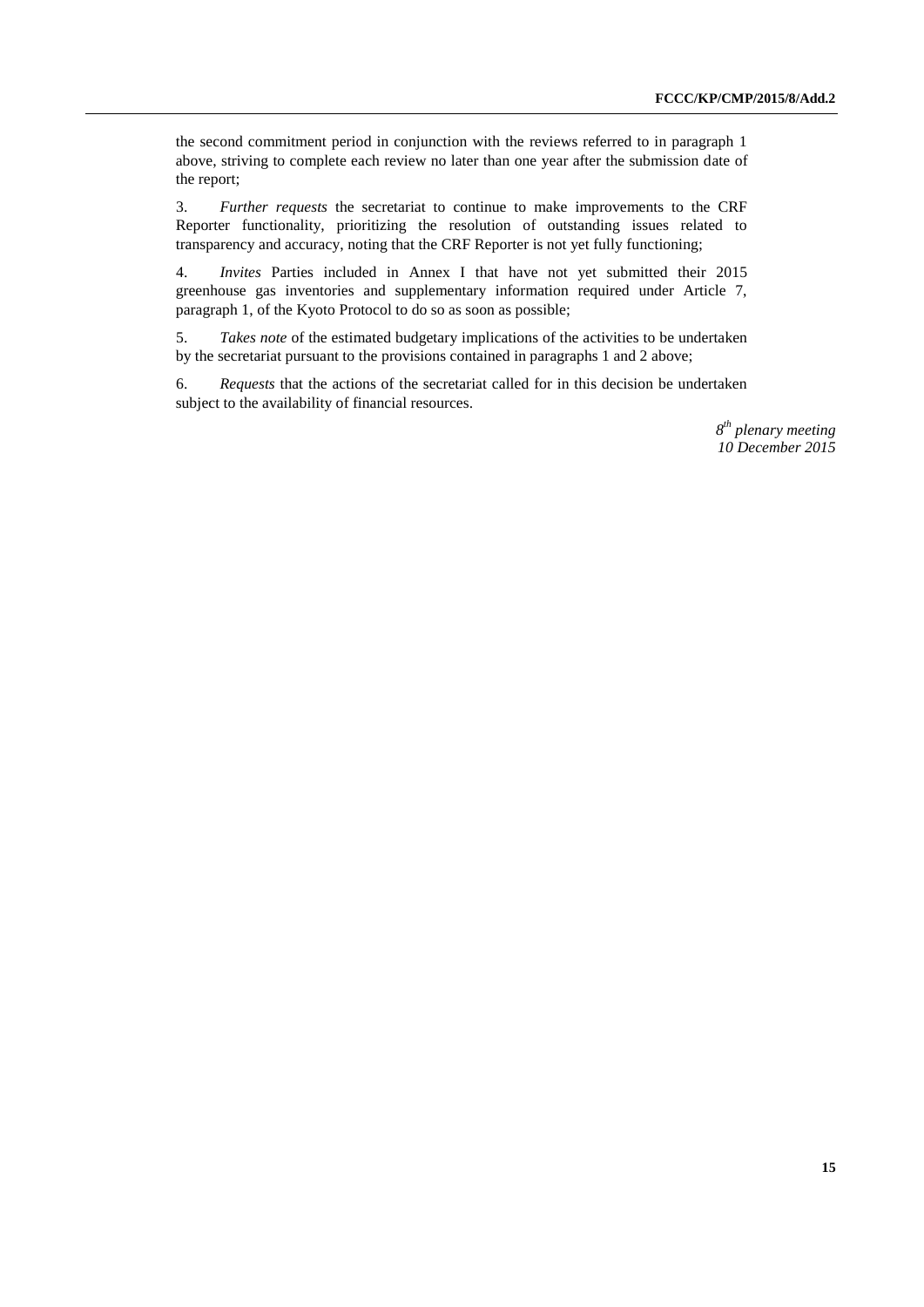## **Decision 11/CMP.11**

#### **Administrative, financial and institutional matters**

*The Conference of the Parties serving as the meeting of the Parties to the Kyoto Protocol*,

*Recalling* Article 13, paragraph 5, of the Kyoto Protocol,

*Also recalling* decision 27/CP.19, in particular paragraph 11,

*Further recalling* paragraph 11 of the financial procedures of the Conference of the Parties, which also applies to the Kyoto Protocol,<sup>1</sup>

*Taking note* of decision 21/CP.21,

*Having considered* the information contained in the documents prepared by the secretariat on administrative, financial and institutional matters.<sup>2</sup>

## **I. Budget performance for the biennium 2014–2015**

1. *Takes note* of the information contained in the report on budget performance for the period 1 January 2014 to 30 June  $2015<sup>3</sup>$  and the status of contributions to the trust funds administered by the secretariat as at 15 November  $2015$ ;<sup>4</sup>

2. *Welcomes* the Executive Secretary's efforts to address budgetary limits by enhancing effectiveness and efficiency, including reducing staffing costs through post management;

3. *Expresses appreciation* to Parties that have made contributions to the core budget and the international transaction  $\log^5$  in a timely manner;

4. *Urges* Parties that have not made contributions to the core budget and the international transaction log<sup>6</sup> in full for the current and/or previous bienniums to do so without delay;

5. *Calls upon* Parties to make their contributions to the core budget and the international transaction log for the biennium 2016–2017 in a timely manner, bearing in mind that contributions are due on 1 January of each year in accordance with the financial procedures of the Conference of the Parties;

6. *Expresses appreciation* for the contributions received from Parties to the Trust Fund for Participation in the UNFCCC Process and to the Trust Fund for Supplementary Activities;

7. *Urges* Parties to contribute further to the Trust Fund for Participation in the UNFCCC Process, in order to ensure the widest possible participation in the negotiations in 2016, and to the Trust Fund for Supplementary Activities;

Decision 15/CP.1, annex I, as revised by decision 23/CP.20.

<sup>2</sup> FCCC/SBI/2015/13, FCCC/SBI/2015/INF.10 and FCCC/SBI/2015/INF.17.

<sup>3</sup> FCCC/SBI/2015/13.

<sup>4</sup> FCCC/SBI/2015/INF.17.

<sup>5</sup> FCCC/SBI/2015/INF.17, table 7.

<sup>&</sup>lt;sup>6</sup> As footnote 5 above.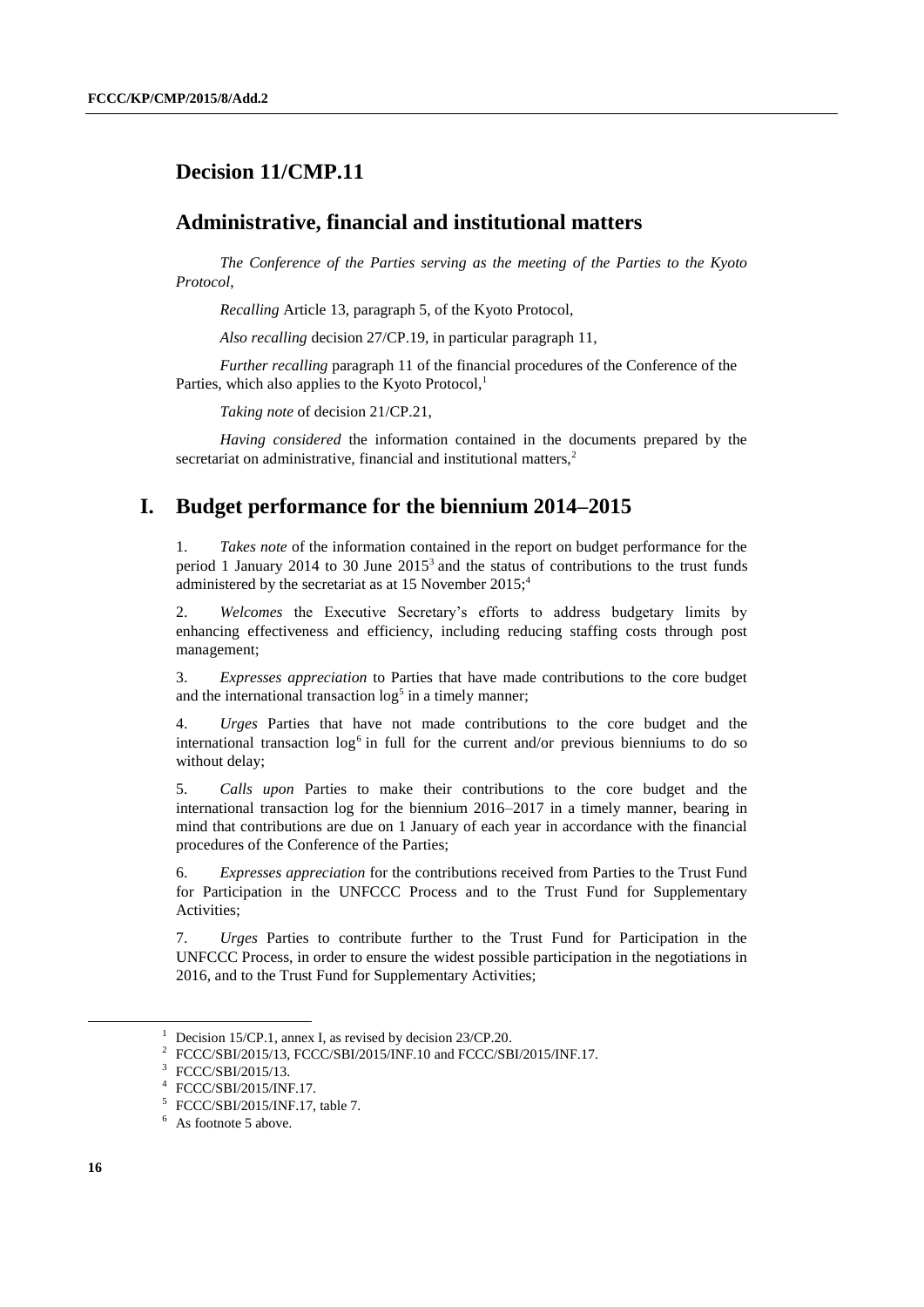8. *Reiterates its appreciation* to the Government of Germany for its annual voluntary contribution to the core budget of EUR 766,938 and its special contribution of EUR 1,789,522 as Host Government of the secretariat;

## **II. Audit report and financial statements for 2014**

9. *Takes note* of the audit report of the United Nations Board of Auditors,<sup>7</sup> which includes recommendations and the financial statements for 2014, and the comments of the secretariat thereon;

10. *Expresses its appreciation* to the United Nations for arranging the audits of the accounts of the Convention and for the valuable observations and recommendations of the auditors;

11. *Urges* the Executive Secretary to implement the recommendations of the auditors, as appropriate.

> *8 th plenary meeting 10 December 2015*

<sup>7</sup> FCCC/SBI/2015/INF.10.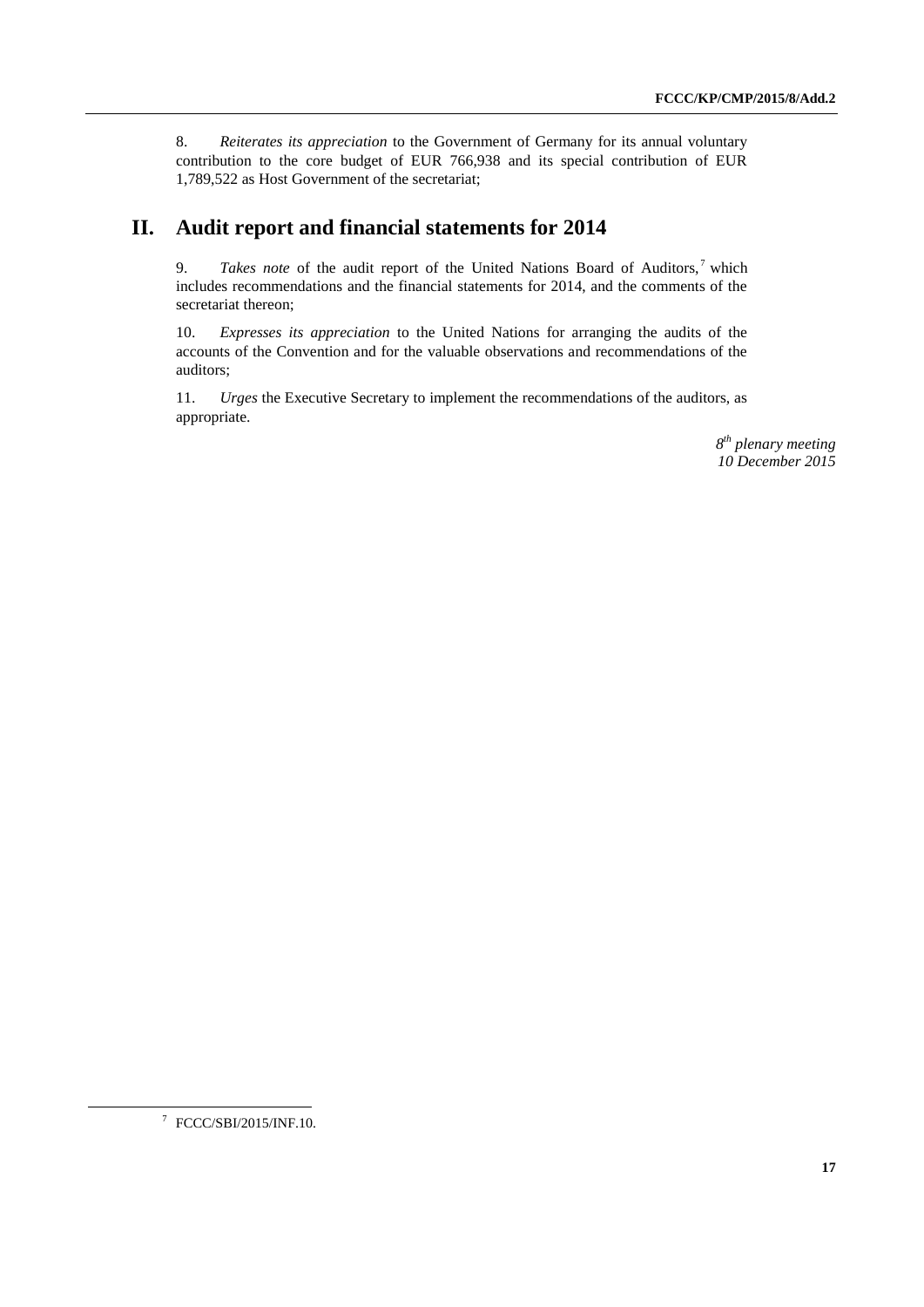## **Decision 12/CMP.11**

### **Programme budget for the biennium 2016–2017**

*The Conference of the Parties serving as the meeting of the Parties to the Kyoto Protocol*,

*Recalling* Article 13, paragraph 5, of the Kyoto Protocol,

*Also recalling* decision 8/CMP.11 on the methodology for the collection of international transaction log fees in the biennium 2016–2017,

*Taking note* of decision 22/CP.21, in particular paragraph 1,

*Having considered* the proposed programme budget for the biennium 2016–2017 submitted by the Executive Secretary, $<sup>1</sup>$ </sup>

1. *Endorses* decision 22/CP.21 on the programme budget for the biennium 2016–2017 as it applies to the Kyoto Protocol; 2

2. *Adopts* the indicative scale of contributions for 2016 and 2017 contained in annex I, covering 28.8 per cent of the indicative contributions specified in table 1 of decision 22/CP.21;

3. *Invites* all Parties to the Kyoto Protocol to note that contributions to the core budget are due on 1 January of each year in accordance with paragraph 8(b) of the financial procedures for the Conference of the Parties, its subsidiary bodies and the secretariat,<sup>3</sup> and to pay promptly and in full for each of the years 2016 and 2017 the contributions required to finance the approved expenditures set out in decision 22/CP.21;

4. *Takes note* of the financing requirements for the clean development mechanism and joint implementation proposed by the Executive Board of the clean development mechanism and the Joint Implementation Supervisory Committee, respectively;<sup>4</sup>

5. *Approves* the budget for the international transaction log for the biennium 2016– 2017, amounting to EUR 5,351,356 for the purposes specified in the proposed budget for the international transaction  $log<sub>5</sub>$ <sup>5</sup>

6. *Decides* to maintain the level of the working capital reserve at 8.3 per cent of the estimated expenditure for the Trust Fund for the International Transaction Log;

7. *Adopts* the fees for the international transaction log for the biennium 2016–2017 as contained in annex II.

<sup>&</sup>lt;sup>1</sup> FCCC/SBI/2015/3.

Recognizes that, in accordance with decision 13/CP.20, three operational approaches may be used for implementing the technical review of the greenhouse gas inventories of Parties included in Annex I to the Convention, namely desk reviews, centralized reviews and in-country reviews, assuming available resources, and recognizes that the secretariat may implement such reviews according to decision 13/CP.20 in 2016–2017, taking into account the programme budget and supplementary resources provided for under this decision.

<sup>&</sup>lt;sup>3</sup> Decision 15/CP.1, annex I, as revised by decision 23/CP.20.

<sup>4</sup> FCCC/SBI/2015/3/Add.1.

<sup>5</sup> FCCC/SBI/2015/3/Add.3.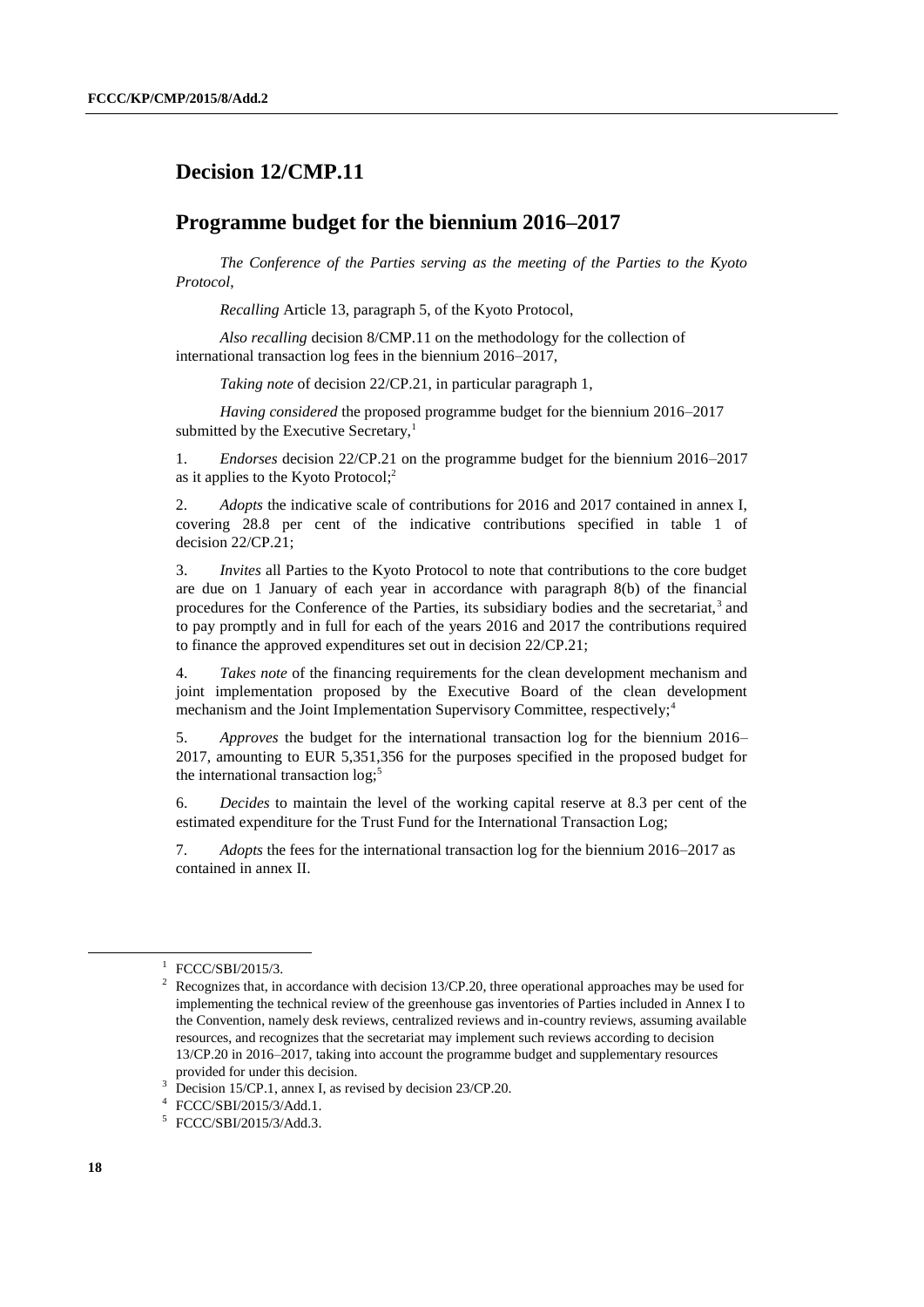[English only]

#### **Indicative scale of contributions from Parties to the Kyoto Protocol for the biennium 2016–2017**

| Party                            | United Nations scale of<br>assessments for 2015 | Kyoto Protocol adjusted<br>scale for 2016 | Kyoto Protocol adjusted<br>scale for 2017 |
|----------------------------------|-------------------------------------------------|-------------------------------------------|-------------------------------------------|
| Afghanistan                      | 0.005                                           | 0.007                                     | 0.007                                     |
| Albania                          | 0.010                                           | 0.013                                     | 0.013                                     |
| Algeria                          | 0.137                                           | 0.178                                     | 0.178                                     |
| Angola                           | 0.010                                           | 0.013                                     | 0.013                                     |
| Antigua and Barbuda              | 0.002                                           | 0.003                                     | 0.003                                     |
| Argentina                        | 0.432                                           | 0.562                                     | 0.562                                     |
| Armenia                          | 0.007                                           | 0.009                                     | 0.009                                     |
| Australia                        | 2.074                                           | 2.696                                     | 2.696                                     |
| Austria                          | 0.798                                           | 1.037                                     | 1.037                                     |
| Azerbaijan                       | 0.040                                           | 0.052                                     | 0.052                                     |
| <b>Bahamas</b>                   | 0.017                                           | 0.022                                     | 0.022                                     |
| Bahrain                          | 0.039                                           | 0.051                                     | 0.051                                     |
| Bangladesh                       | 0.010                                           | 0.013                                     | 0.013                                     |
| <b>Barbados</b>                  | 0.008                                           | 0.010                                     | 0.010                                     |
| <b>Belarus</b>                   | 0.056                                           | 0.073                                     | 0.073                                     |
| Belgium                          | 0.998                                           | 1.297                                     | 1.297                                     |
| <b>Belize</b>                    | 0.001                                           | 0.001                                     | 0.001                                     |
| Benin                            | 0.003                                           | 0.004                                     | 0.004                                     |
| Bhutan                           | 0.001                                           | 0.001                                     | 0.001                                     |
| Bolivia (Plurinational State of) | 0.009                                           | 0.012                                     | 0.012                                     |
| Bosnia and Herzegovina           | 0.017                                           | 0.022                                     | 0.022                                     |
| Botswana                         | 0.017                                           | 0.022                                     | 0.022                                     |
| <b>Brazil</b>                    | 2.934                                           | 3.814                                     | 3.814                                     |
| Brunei Darussalam                | 0.026                                           | 0.034                                     | 0.034                                     |
| Bulgaria                         | 0.047                                           | 0.061                                     | 0.061                                     |
| <b>Burkina Faso</b>              | 0.003                                           | 0.004                                     | 0.004                                     |
| Burundi                          | 0.001                                           | 0.001                                     | 0.001                                     |
| Cabo Verde                       | 0.001                                           | 0.001                                     | 0.001                                     |
| Cambodia                         | 0.004                                           | 0.005                                     | 0.005                                     |
| Cameroon                         | 0.012                                           | 0.016                                     | 0.016                                     |
| Central African Republic         | 0.001                                           | 0.001                                     | 0.001                                     |
| Chad                             | 0.002                                           | 0.003                                     | 0.003                                     |
| Chile                            | 0.334                                           | 0.434                                     | 0.434                                     |
| China                            | 5.148                                           | 6.693                                     | 6.693                                     |
| Colombia                         | 0.259                                           | 0.337                                     | 0.337                                     |
| Comoros                          | 0.001                                           | 0.001                                     | 0.001                                     |
| Congo                            | 0.005                                           | 0.007                                     | 0.007                                     |
| Cook Islands                     | 0.001                                           | 0.001                                     | 0.001                                     |
| Costa Rica                       | 0.038                                           | 0.049                                     | 0.049                                     |
| Côte d'Ivoire                    | 0.011                                           | 0.014                                     | 0.014                                     |
| Croatia                          | 0.126                                           | 0.164                                     | 0.164                                     |
| Cuba                             | 0.069                                           | 0.090                                     | 0.090                                     |
| Cyprus                           | 0.047                                           | 0.061                                     | 0.061                                     |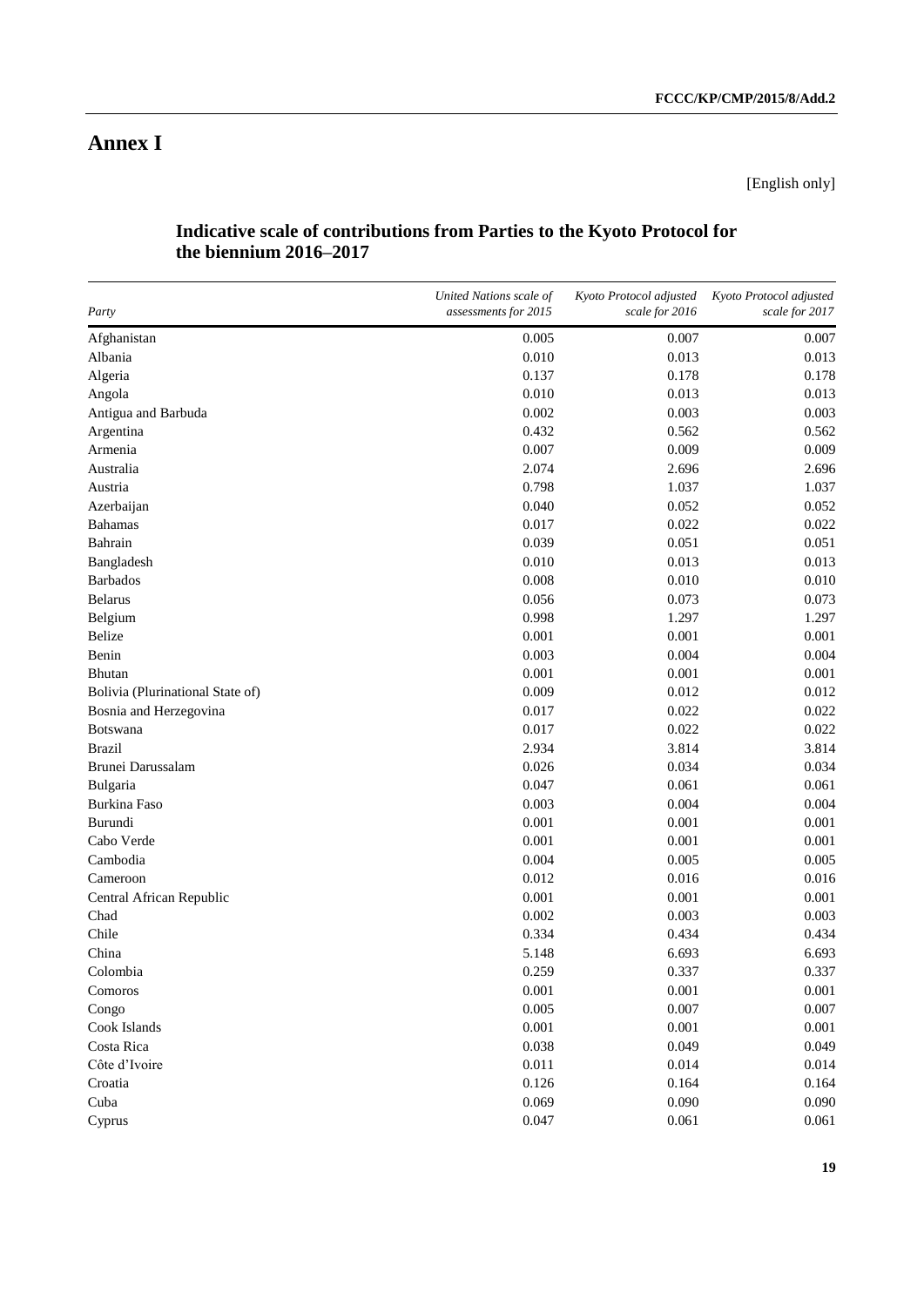| Party                                 | United Nations scale of<br>assessments for 2015 | Kyoto Protocol adjusted<br>scale for 2016 | Kyoto Protocol adjusted<br>scale for 2017 |
|---------------------------------------|-------------------------------------------------|-------------------------------------------|-------------------------------------------|
| Czech Republic                        | 0.386                                           | 0.502                                     | 0.502                                     |
| Democratic People's Republic of Korea | 0.006                                           | 0.008                                     | 0.008                                     |
| Democratic Republic of the Congo      | 0.003                                           | 0.004                                     | 0.004                                     |
| Denmark                               | 0.675                                           | 0.878                                     | 0.878                                     |
| Djibouti                              | 0.001                                           | 0.001                                     | 0.001                                     |
| Dominica                              | 0.001                                           | 0.001                                     | 0.001                                     |
| Dominican Republic                    | 0.045                                           | 0.059                                     | 0.059                                     |
| Ecuador                               | 0.044                                           | 0.057                                     | 0.057                                     |
| Egypt                                 | 0.134                                           | 0.174                                     | 0.174                                     |
| El Salvador                           | 0.016                                           | 0.021                                     | 0.021                                     |
| <b>Equatorial Guinea</b>              | 0.010                                           | 0.013                                     | 0.013                                     |
| Eritrea                               | 0.001                                           | 0.001                                     | 0.001                                     |
| Estonia                               | 0.040                                           | 0.052                                     | 0.052                                     |
| Ethiopia                              | 0.010                                           | 0.013                                     | 0.013                                     |
| European Union                        | 2.500                                           | 2.500                                     | 2.500                                     |
| Fiji                                  | 0.003                                           | 0.004                                     | 0.004                                     |
| Finland                               | 0.519                                           | 0.675                                     | 0.675                                     |
| France                                | 5.593                                           | 7.271                                     | 7.271                                     |
| Gabon                                 | 0.020                                           | 0.026                                     | 0.026                                     |
| Gambia                                | 0.001                                           | 0.001                                     | 0.001                                     |
| Georgia                               | 0.007                                           | 0.009                                     | 0.009                                     |
|                                       | 7.141                                           | 9.284                                     | 9.284                                     |
| Germany<br>Ghana                      | 0.014                                           | 0.018                                     |                                           |
| Greece                                | 0.638                                           | 0.829                                     | 0.018                                     |
|                                       |                                                 |                                           | 0.829                                     |
| Grenada                               | 0.001                                           | 0.001                                     | 0.001                                     |
| Guatemala                             | 0.027                                           | 0.035                                     | 0.035                                     |
| Guinea                                | 0.001                                           | 0.001                                     | 0.001                                     |
| Guinea-Bissau                         | 0.001                                           | 0.001                                     | 0.001                                     |
| Guyana                                | 0.001                                           | 0.001                                     | 0.001                                     |
| Haiti                                 | 0.003                                           | 0.004                                     | 0.004                                     |
| Honduras                              | 0.008                                           | 0.010                                     | 0.010                                     |
| Hungary                               | 0.266                                           | 0.346                                     | 0.346                                     |
| Iceland                               | 0.027                                           | 0.035                                     | 0.035                                     |
| India                                 | 0.666                                           | 0.866                                     | 0.866                                     |
| Indonesia                             | 0.346                                           | 0.450                                     | 0.450                                     |
| Iran (Islamic Republic of)            | 0.356                                           | 0.463                                     | 0.463                                     |
| Iraq                                  | 0.068                                           | 0.088                                     | 0.088                                     |
| Ireland                               | 0.418                                           | 0.543                                     | 0.543                                     |
| Israel                                | 0.396                                           | 0.515                                     | 0.515                                     |
| Italy                                 | 4.448                                           | 5.783                                     | 5.783                                     |
| Jamaica                               | 0.011                                           | 0.014                                     | 0.014                                     |
| Japan                                 | 10.833                                          | 14.083                                    | 14.083                                    |
| Jordan                                | 0.022                                           | 0.029                                     | 0.029                                     |
| Kazakhstan                            | 0.121                                           | 0.157                                     | 0.157                                     |
| Kenya                                 | 0.013                                           | 0.017                                     | 0.017                                     |
| Kiribati                              | 0.001                                           | 0.001                                     | 0.001                                     |
| Kuwait                                | 0.273                                           | 0.355                                     | 0.355                                     |
| Kyrgyzstan                            | 0.002                                           | 0.003                                     | 0.003                                     |
| Lao People's Democratic Republic      | 0.002                                           | 0.003                                     | 0.003                                     |
| Latvia                                | 0.047                                           | 0.061                                     | 0.061                                     |
| Lebanon                               | 0.042                                           | 0.055                                     | 0.055                                     |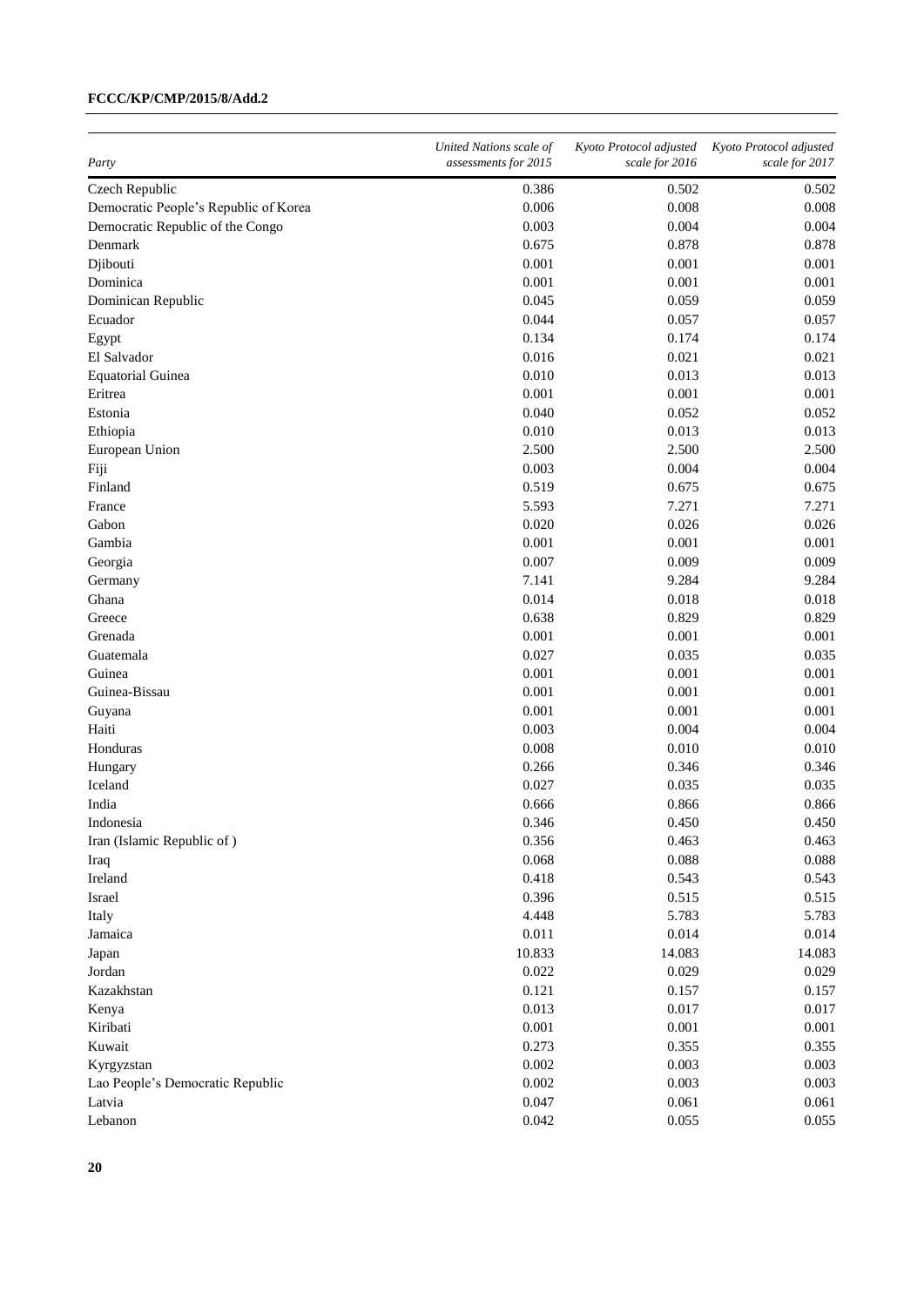| Party                            | United Nations scale of<br>assessments for 2015 | Kyoto Protocol adjusted<br>scale for 2016 | Kyoto Protocol adjusted<br>scale for 2017 |
|----------------------------------|-------------------------------------------------|-------------------------------------------|-------------------------------------------|
| Lesotho                          | 0.001                                           | 0.001                                     | 0.001                                     |
| Liberia                          | 0.001                                           | 0.001                                     | 0.001                                     |
| Libya                            | 0.142                                           | 0.185                                     | 0.185                                     |
| Liechtenstein                    | 0.009                                           | 0.012                                     | 0.012                                     |
| Lithuania                        | 0.073                                           | 0.095                                     | 0.095                                     |
| Luxembourg                       | 0.081                                           | 0.105                                     | 0.105                                     |
| Madagascar                       | 0.003                                           | 0.004                                     | 0.004                                     |
| Malawi                           | 0.002                                           | 0.003                                     | 0.003                                     |
| Malaysia                         | 0.281                                           | 0.365                                     | 0.365                                     |
| Maldives                         | 0.001                                           | 0.001                                     | 0.001                                     |
| Mali                             | 0.004                                           | 0.005                                     | 0.005                                     |
| Malta                            | 0.016                                           | 0.021                                     | 0.021                                     |
| Marshall Islands                 | 0.001                                           | 0.001                                     | 0.001                                     |
| Mauritania                       | 0.002                                           | 0.003                                     | 0.003                                     |
| Mauritius                        | 0.013                                           | 0.017                                     | 0.017                                     |
| Mexico                           | 1.842                                           | 2.395                                     | 2.395                                     |
| Micronesia (Federated States of) | 0.001                                           | 0.001                                     | 0.001                                     |
| Monaco                           | 0.012                                           | 0.016                                     | 0.016                                     |
| Mongolia                         | 0.003                                           | 0.004                                     | 0.004                                     |
| Montenegro                       | 0.005                                           | 0.007                                     | 0.007                                     |
| Morocco                          | 0.062                                           | 0.081                                     | 0.081                                     |
| Mozambique                       | 0.003                                           | 0.004                                     | 0.004                                     |
| Myanmar                          | 0.010                                           | 0.013                                     | 0.013                                     |
| Namibia                          | 0.010                                           | 0.013                                     | 0.013                                     |
| Nauru                            | 0.001                                           | 0.001                                     | 0.001                                     |
| Nepal                            | 0.006                                           | 0.008                                     | 0.008                                     |
| Netherlands                      | 1.654                                           | 2.150                                     | 2.150                                     |
| New Zealand                      | 0.253                                           | 0.329                                     | 0.329                                     |
| Nicaragua                        | 0.003                                           | 0.004                                     | 0.004                                     |
| Niger                            | 0.002                                           | 0.003                                     | 0.003                                     |
| Nigeria                          | 0.090                                           | 0.117                                     | 0.117                                     |
| Niue                             | 0.001                                           | 0.001                                     | 0.001                                     |
| Norway                           | 0.851                                           | 1.106                                     | 1.106                                     |
| Oman                             | 0.102                                           | 0.133                                     | 0.133                                     |
| Pakistan                         | 0.085                                           | 0.111                                     | 0.111                                     |
| Palau                            | 0.001                                           | 0.001                                     | 0.001                                     |
| Panama                           | 0.026                                           | 0.034                                     | 0.034                                     |
| Papua New Guinea                 | 0.004                                           | 0.005                                     | 0.005                                     |
| Paraguay                         | 0.010                                           | 0.013                                     | 0.013                                     |
| Peru                             | 0.117                                           | 0.152                                     | 0.152                                     |
| Philippines                      | 0.154                                           | 0.200                                     | 0.200                                     |
| Poland                           | 0.921                                           | 1.197                                     | 1.197                                     |
| Portugal                         | 0.474                                           | 0.616                                     | 0.616                                     |
| Qatar                            | 0.209                                           | 0.272                                     | 0.272                                     |
| Republic of Korea                | 1.994                                           | 2.592                                     | 2.592                                     |
| Republic of Moldova              | 0.003                                           | 0.004                                     | 0.004                                     |
| Romania                          | 0.226                                           | 0.294                                     | 0.294                                     |
| <b>Russian Federation</b>        | 2.438                                           | 3.170                                     | 3.170                                     |
| Rwanda                           | 0.002                                           | 0.003                                     | 0.003                                     |
| Saint Kitts and Nevis            | 0.001                                           | 0.001                                     | 0.001                                     |
| Saint Lucia                      | 0.001                                           | 0.001                                     | 0.001                                     |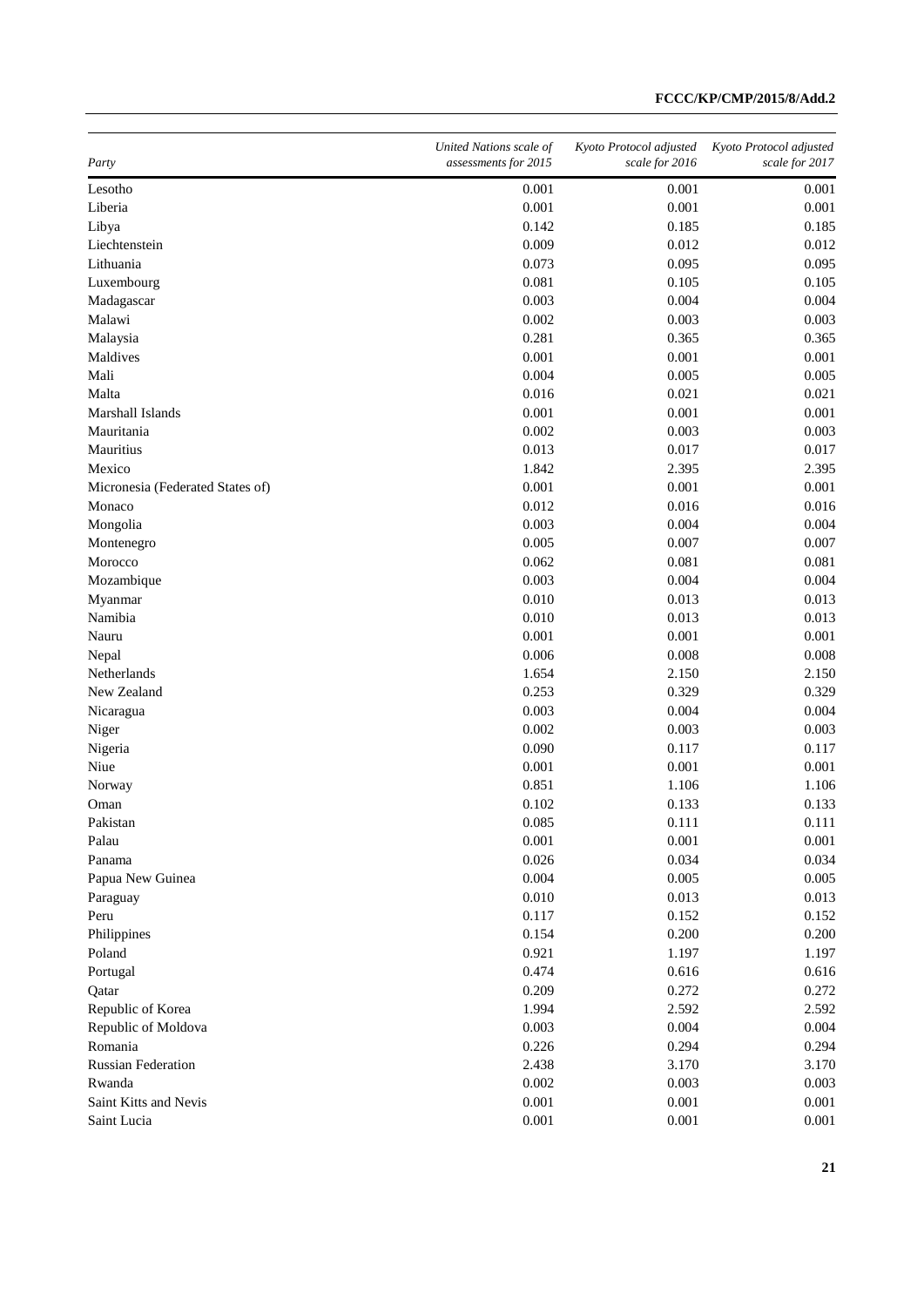| Party                                                | United Nations scale of<br>assessments for 2015 | Kyoto Protocol adjusted<br>scale for 2016 | Kyoto Protocol adjusted<br>scale for 2017 |
|------------------------------------------------------|-------------------------------------------------|-------------------------------------------|-------------------------------------------|
| Saint Vincent and the Grenadines                     | 0.001                                           | 0.001                                     | 0.001                                     |
| Samoa                                                | 0.001                                           | 0.001                                     | 0.001                                     |
| San Marino                                           | 0.003                                           | 0.004                                     | 0.004                                     |
| Sao Tome and Principe                                | 0.001                                           | 0.001                                     | 0.001                                     |
| Saudi Arabia                                         | 0.864                                           | 1.123                                     | 1.123                                     |
| Senegal                                              | 0.006                                           | 0.008                                     | 0.008                                     |
| Serbia                                               | 0.040                                           | 0.052                                     | 0.052                                     |
| Seychelles                                           | 0.001                                           | 0.001                                     | 0.001                                     |
| Sierra Leone                                         | 0.001                                           | 0.001                                     | 0.001                                     |
| Singapore                                            | 0.384                                           | 0.499                                     | 0.499                                     |
| Slovakia                                             | 0.171                                           | 0.222                                     | 0.222                                     |
| Slovenia                                             | 0.100                                           | 0.130                                     | 0.130                                     |
| Solomon Islands                                      | 0.001                                           | 0.001                                     | 0.001                                     |
| Somalia                                              | 0.001                                           | 0.001                                     | 0.001                                     |
| South Africa                                         | 0.372                                           | 0.484                                     | 0.484                                     |
| Spain                                                | 2.973                                           | 3.865                                     | 3.865                                     |
| Sri Lanka                                            | 0.025                                           | 0.033                                     | 0.033                                     |
| Sudan                                                | 0.010                                           | 0.013                                     | 0.013                                     |
| Suriname                                             | 0.004                                           | 0.005                                     | 0.005                                     |
| Swaziland                                            | 0.003                                           | 0.004                                     | 0.004                                     |
| Sweden                                               | 0.960                                           | 1.248                                     | 1.248                                     |
| Switzerland                                          | 1.047                                           | 1.361                                     | 1.361                                     |
| Syrian Arab Republic                                 | 0.036                                           | 0.047                                     | 0.047                                     |
| Tajikistan                                           | 0.003                                           | 0.004                                     | 0.004                                     |
| Thailand                                             | 0.239                                           | 0.311                                     | 0.311                                     |
| The former Yugoslav Republic of Macedonia            | 0.008                                           | 0.010                                     | 0.010                                     |
| Timor-Leste                                          | 0.002                                           | 0.003                                     | 0.003                                     |
| Togo                                                 | 0.001                                           | 0.001                                     | 0.001                                     |
| Tonga                                                | 0.001                                           | 0.001                                     | 0.001                                     |
| Trinidad and Tobago                                  | 0.044                                           | 0.057                                     | 0.057                                     |
| Tunisia                                              | 0.036                                           | 0.047                                     | 0.047                                     |
| Turkey                                               | 1.328                                           | 1.726                                     | 1.726                                     |
| Turkmenistan                                         | 0.019                                           | 0.025                                     | 0.025                                     |
| Tuvalu                                               | 0.001                                           | 0.001                                     | 0.001                                     |
| Uganda                                               | 0.006                                           | 0.008                                     | 0.008                                     |
| Ukraine                                              | 0.099                                           | 0.129                                     | 0.129                                     |
| United Arab Emirates                                 | 0.595                                           | 0.774                                     | 0.774                                     |
| United Kingdom of Great Britain and Northern Ireland | 5.179                                           | 6.733                                     | 6.733                                     |
| United Republic of Tanzania                          | 0.009                                           | 0.012                                     | 0.012                                     |
| Uruguay                                              | 0.052                                           | 0.068                                     | 0.068                                     |
| Uzbekistan                                           | 0.015                                           | 0.020                                     | 0.020                                     |
| Vanuatu                                              | 0.001                                           | 0.001                                     | 0.001                                     |
| Venezuela (Bolivarian Republic of)                   | 0.627                                           | 0.815                                     | 0.815                                     |
| Viet Nam                                             | 0.042                                           | 0.055                                     | 0.055                                     |
| Yemen                                                | 0.010                                           | 0.013                                     | 0.013                                     |
| Zambia                                               | 0.006                                           | 0.008                                     | 0.008                                     |
| Zimbabwe                                             | 0.002                                           | 0.003                                     | 0.003                                     |
| <b>Total</b>                                         | 77.506                                          | 100.000                                   | 100.000                                   |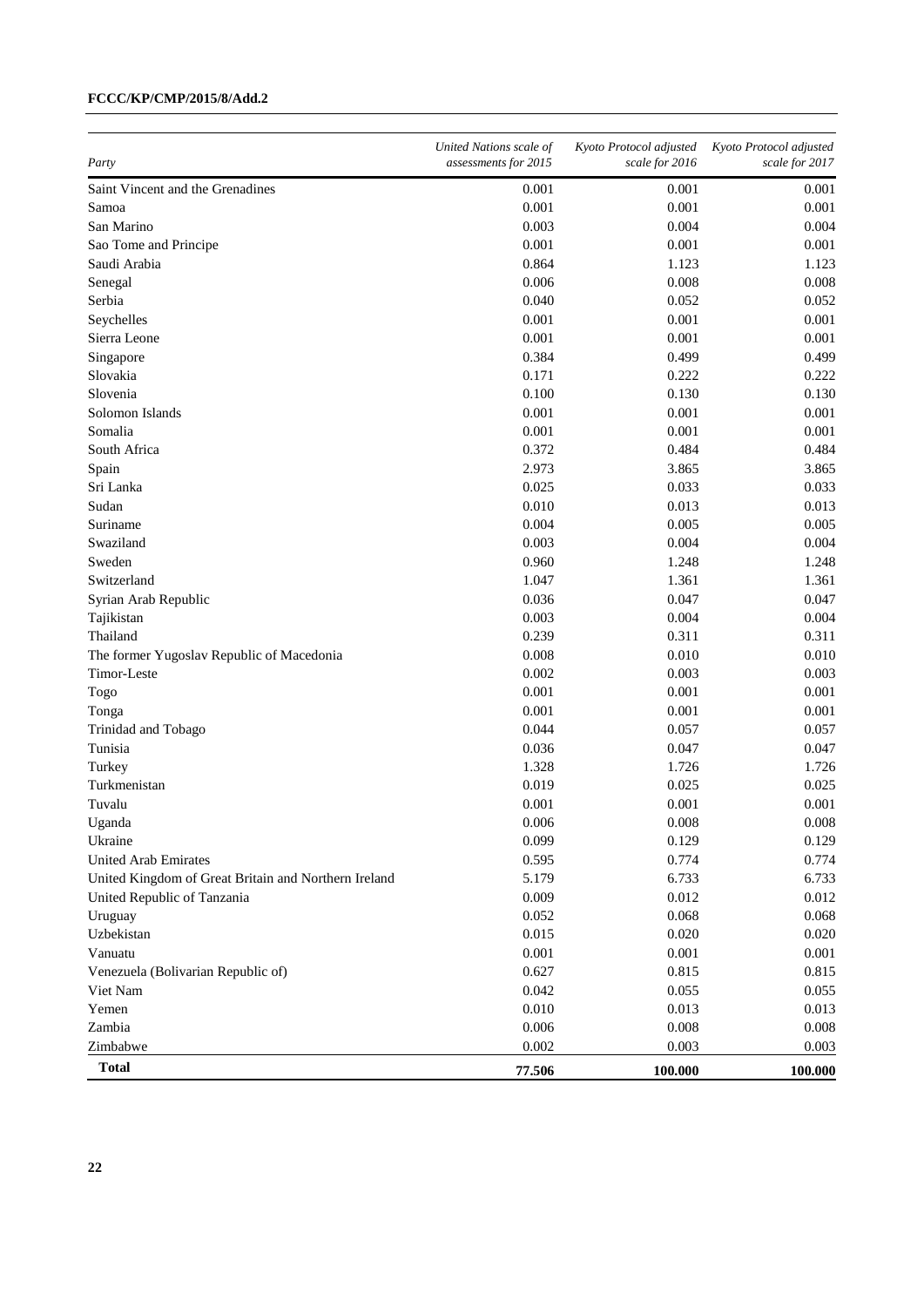[English only]

|  | Fees for the international transaction log for the biennium 2016–2017 |
|--|-----------------------------------------------------------------------|
|--|-----------------------------------------------------------------------|

|                                                      | Fees              | Fees              | Scale of fees                     |
|------------------------------------------------------|-------------------|-------------------|-----------------------------------|
| Party                                                | for 2016<br>(EUR) | for 2017<br>(EUR) | for $2016 - 2017^a$<br>(per cent) |
| Australia                                            | 76 016            | 76 016            | 2.841                             |
| Austria                                              | 42 490            | 42 490            |                                   |
|                                                      |                   |                   | 1.588                             |
| Belgium                                              | 52 791            | 52 791            | 1.973                             |
| Bulgaria                                             | 963               | 963               | 0.036                             |
| Croatia                                              | 2 1 1 4           | 2 1 1 4           | 0.079                             |
| Czech Republic                                       | 13 4 5 9          | 13 4 59           | 0.503                             |
| Denmark                                              | 35 399            | 35 399            | 1.323                             |
| Estonia                                              | 749               | 749               | 0.028                             |
| European Union                                       | 71 842            | 71 842            | 2.685                             |
| Finland                                              | 26 9 98           | 26 9 98           | 1.009                             |
| France                                               | 285 415           | 285 415           | 10.667                            |
| Germany                                              | 410716            | 410716            | 15.350                            |
| Greece                                               | 28 4 9 6          | 28 4 9 6          | 1.065                             |
| Hungary                                              | 11 693            | 11 693            | 0.437                             |
| Iceland                                              | 19720             | 19 720            | 0.737                             |
| Ireland                                              | 21 3 25           | 21 3 25           | 0.797                             |
| Italy                                                | 243 219           | 243 219           | 9.090                             |
| Japan                                                | 399 718           | 399 718           | 14.939                            |
| Latvia                                               | 856               | 856               | 0.032                             |
| Liechtenstein                                        | 5 0 3 0           | 5 0 3 0           | 0.188                             |
| Lithuania                                            | 1 472             | 1 472             | 0.055                             |
| Luxembourg                                           | 4 0 9 4           | 4 0 9 4           | 0.153                             |
| Monaco                                               | 4 8 4 3           | 4 8 4 3           | 0.181                             |
| Netherlands                                          | 89 689            | 89 689            | 3.352                             |
| New Zealand                                          | 25 7 13           | 25 713            | 0.961                             |
| Norway                                               | 62 049            | 62 049            | 2.319                             |
| Poland                                               | 23 974            | 23 974            | 0.896                             |
| Portugal                                             | 25 232            | 25 232            | 0.943                             |
| Romania                                              | 3 3 4 5           | 3 3 4 5           | 0.125                             |
| <b>Russian Federation</b>                            | 73 394            | 73 394            | 2.743                             |
| Slovakia                                             | 3 0 2 4           | 3 0 2 4           | 0.113                             |
| Slovenia                                             | 4 5 7 5           | 4 5 7 5           | 0.171                             |
| Spain                                                | 142 105           | 142 105           | 5.311                             |
| Sweden                                               | 51 293            | 51 293            | 1.917                             |
| Switzerland                                          | 73 849            | 73 849            | 2.760                             |
| Ukraine                                              | 19 9 34           | 19 9 34           | 0.745                             |
| United Kingdom of Great Britain and Northern Ireland | 318 084           | 318 084           | 11.888                            |
| <b>Total</b>                                         | 2675678           | 2675678           | 100.000                           |

*<sup>a</sup>* As contained in decision 8/CMP.11.

*8 th plenary meeting 10 December 2015*